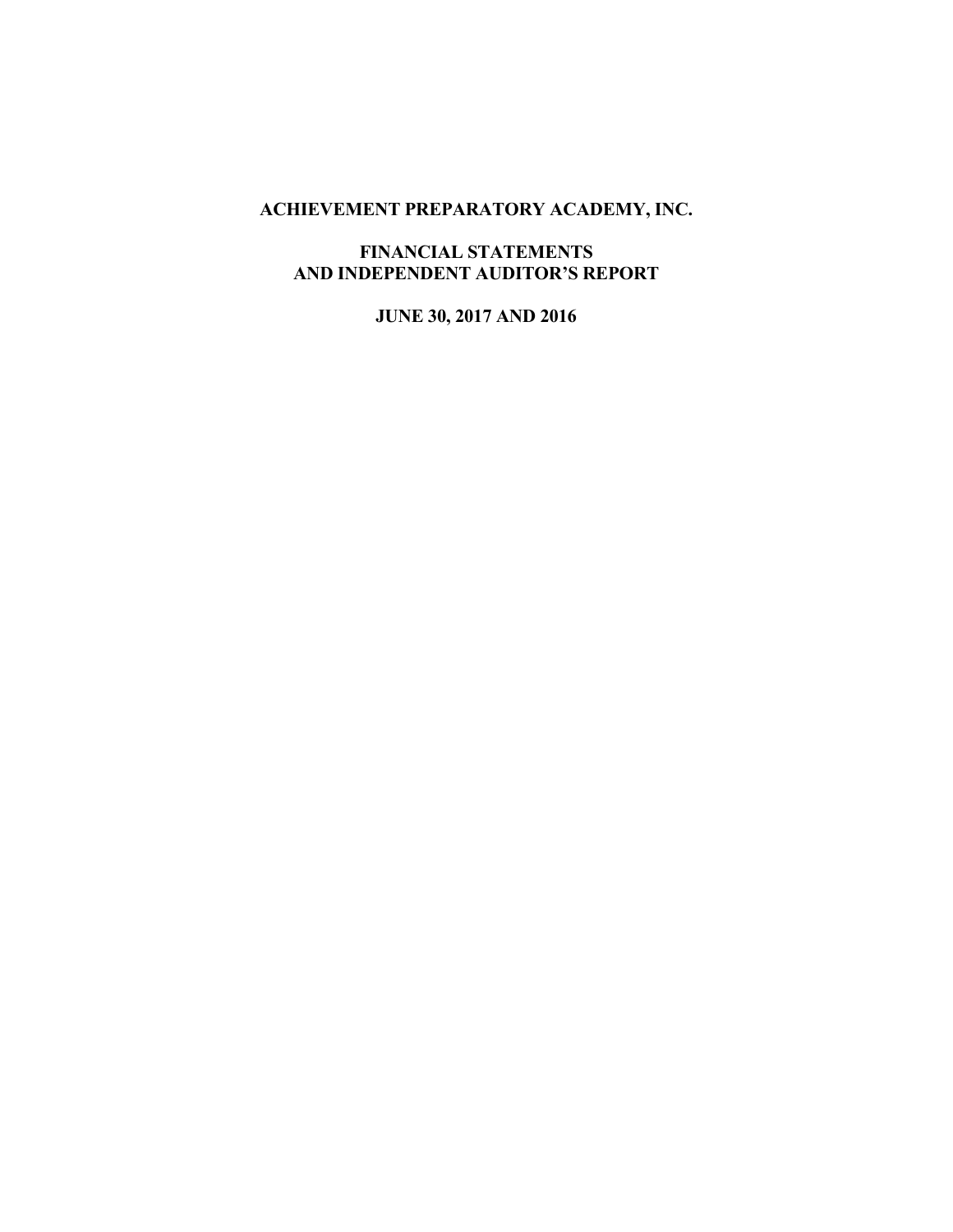# **TABLE OF CONTENTS**

|                                                                                                                                                                                                                             | Page No   |
|-----------------------------------------------------------------------------------------------------------------------------------------------------------------------------------------------------------------------------|-----------|
| <b>INDEPENDENT AUDITOR'S REPORT</b>                                                                                                                                                                                         | $1 - 2$   |
| <b>FINANCIAL STATEMENTS</b>                                                                                                                                                                                                 |           |
| <b>Statements of Financial Position</b>                                                                                                                                                                                     | 3         |
| Statement of Activities, Year Ended June 30, 2017                                                                                                                                                                           | 4         |
| Statement of Activities, Year Ended June 30, 2016                                                                                                                                                                           | 5         |
| Statement of Functional Expenses, Year Ended June 30, 2017                                                                                                                                                                  | 6         |
| Statement of Functional Expenses, Year Ended June 30, 2016                                                                                                                                                                  | $\tau$    |
| <b>Statements of Cash Flows</b>                                                                                                                                                                                             | 8         |
| Notes to the Financial Statements                                                                                                                                                                                           | $9 - 19$  |
| REPORTS AND SCHEDULES REQUIRED BY THE UNIFORM GUIDANCE                                                                                                                                                                      |           |
| Independent Auditor's Report on Internal Control over<br>Financial Reporting and on Compliance and Other Matters<br>Based on an Audit of Financial Statements Performed in<br>Accordance with Government Auditing Standards | $20 - 21$ |
| Independent Auditor's Report on Compliance for Each Major<br>Program and on Internal Control over Compliance<br>Required by the Uniform Guidance                                                                            | $22 - 23$ |
| Schedule of Expenditures of Federal Awards                                                                                                                                                                                  | 24        |
| Notes to the Schedule of Expenditures of Federal Awards                                                                                                                                                                     | 25        |
| Schedule of Findings and Questioned Costs                                                                                                                                                                                   | $26 - 27$ |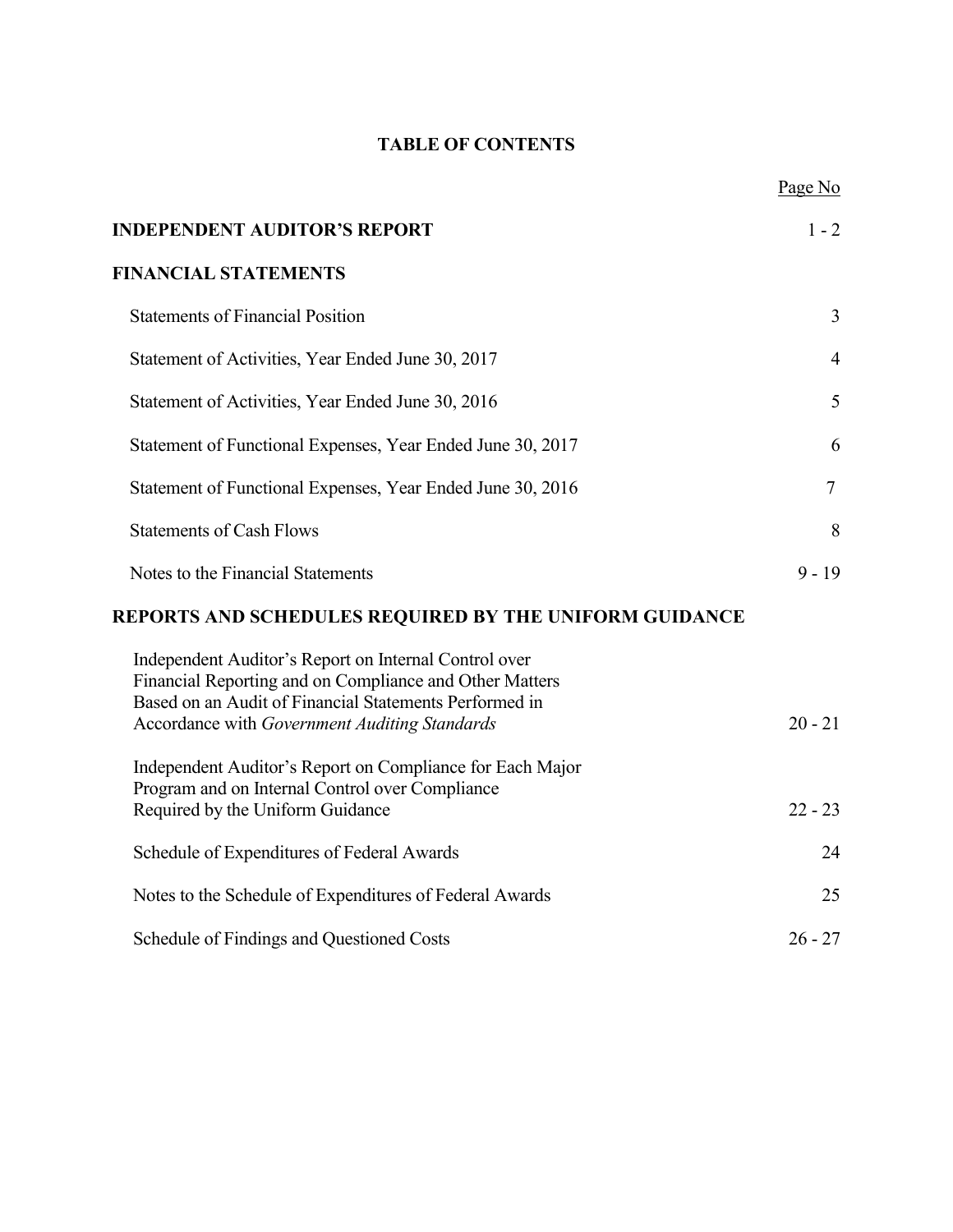

1730 Rhode Island Avenue, NW Suite 800 Washington, DC 20036 (202) 296-3306 Fax: (202) 296-0059

# Independent Auditor's Report

The Board of Trustees Achievement Preparatory Academy, Inc. Washington, DC

## **Report on the Financial Statements**

We have audited the accompanying financial statements of Achievement Preparatory Academy, Inc. (a nonprofit organization), which comprise the statements of financial position as of June 30, 2017 and 2016, and the related statements of activities, functional expenses and cash flows for the years then ended, and the related notes to the financial statements.

### **Management's Responsibility for the Financial Statements**

Management is responsible for the preparation and fair presentation of these financial statements in accordance with accounting principles generally accepted in the United States of America; this includes the design, implementation, and maintenance of internal control relevant to the preparation and fair presentation of financial statements that are free from material misstatement, whether due to fraud or error.

### **Auditor's Responsibility**

Our responsibility is to express an opinion on these financial statements based on our audits. We conducted our audits in accordance with auditing standards generally accepted in the United States of America and the standards applicable to financial audits contained in *Government Auditing Standards,* issued by the Comptroller General of the United States. Those standards require that we plan and perform the audit to obtain reasonable assurance about whether the financial statements are free from material misstatement.

An audit involves performing procedures to obtain audit evidence about the amounts and disclosures in the financial statements. The procedures selected depend on the auditor's judgment, including the assessment of the risks of material misstatement of the financial statements, whether due to fraud or error. In making those risk assessments, the auditor considers internal control relevant to the entity's preparation and fair presentation of the financial statements in order to design audit procedures that are appropriate in the circumstances, but not for the purpose of expressing an opinion on the effectiveness of the entity's internal control. Accordingly, we express no such opinion. An audit also includes evaluating the appropriateness of accounting policies used and the reasonableness of significant accounting estimates made by management, as well as evaluating the overall presentation of the financial statements.

We believe that the audit evidence we have obtained is sufficient and appropriate to provide a basis for our audit opinion.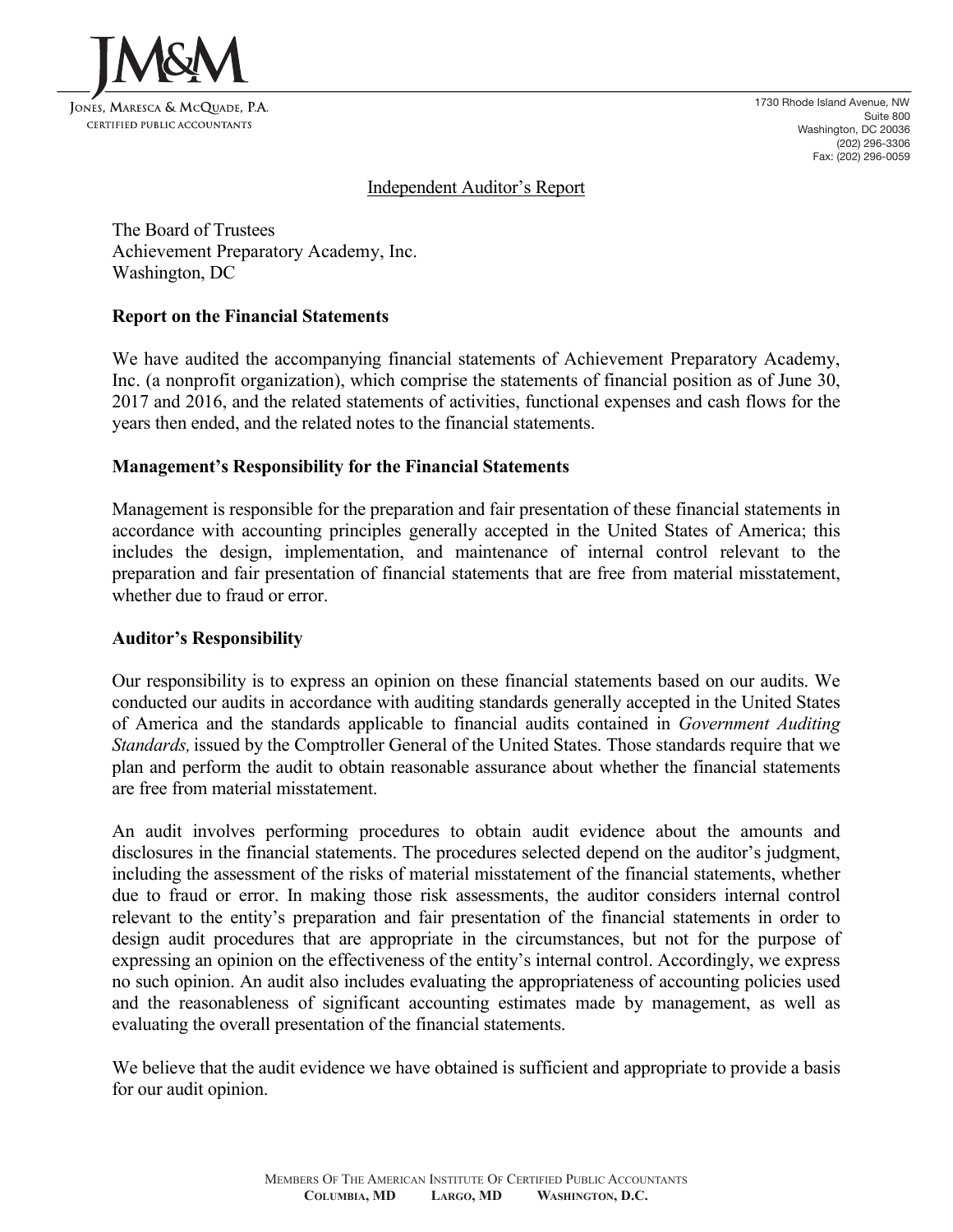Achievement Preparatory Academy, Inc. Independent Auditor's Report Page 2

# **Opinion**

In our opinion, the financial statements referred to above present fairly, in all material respects, the financial position of Achievement Preparatory Academy, Inc. as of June 30, 2017 and 2016, and the changes in its net assets and its cash flows for the years then ended in accordance with accounting principles generally accepted in the United States of America.

# **Other Matters**

# *Other Information*

Our audit was conducted for the purpose of forming an opinion on the financial statements as a whole. The accompanying schedule of expenditures of federal awards, as required by Title 2 U.S. *Code of Federal Regulations* (CFR) Part 200, *Uniform Administrative Requirements, Cost Principles, and Audit Requirements for Federal Awards*, is presented for purposes of additional analysis and is not a required part of the financial statements. Such information is the responsibility of management and was derived from, and relates directly to the underlying accounting and other records used to prepare the financial statements. The information has been subjected to the auditing procedures applied in the audit of the financial statements and certain additional procedures, including comparing and reconciling such information directly to the underlying accounting and other records used to prepare the financial statements or to the financial statements themselves and other additional procedures, in accordance with auditing standards generally accepted in the United States of America. In our opinion, the information is fairly stated, in all material respects, in relation to the financial statements taken as a whole.

# **Other Reporting Required by** *Government Auditing Standards*

In accordance with *Government Auditing Standards*, we have also issued our report dated October 23, 2017, on our consideration of Achievement Preparatory Academy, Inc.'s internal control over financial reporting and on our tests of its compliance with certain provisions of laws, regulations, contracts, and grant agreements and other matters. The purpose of that report is to describe the scope of our testing of internal control over financial reporting and compliance and the results of that testing, and not to provide an opinion on internal control over financial reporting or on compliance. That report is an integral part of an audit performed in accordance with *Government Auditing Standards* in considering Achievement Preparatory Academy, Inc.'s internal control over financial reporting and compliance.

Jam Marusa & Mc Quade PA

Washington, DC October 23, 2017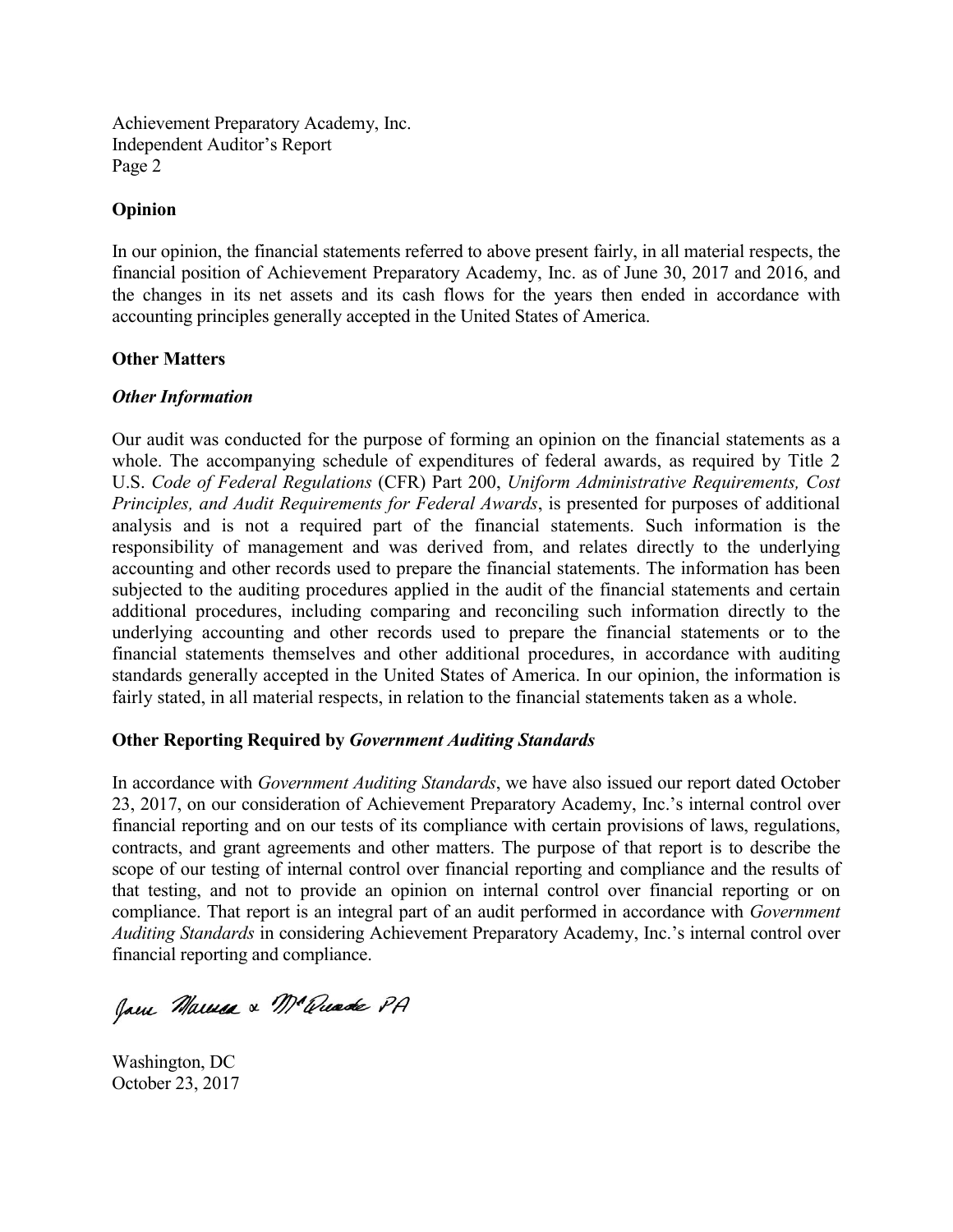# **ACHIEVEMENT PREPARATORY ACADEMY, INC. STATEMENTS OF FINANCIAL POSITION JUNE 30, 2017 AND 2016**

|                                         | 2017                      | 2016            |
|-----------------------------------------|---------------------------|-----------------|
| <b>ASSETS</b>                           |                           |                 |
| <b>CURRENT ASSETS</b>                   |                           |                 |
| Cash                                    | $\mathbb{S}$<br>8,029,680 | \$13,654,416    |
| Cash, restricted                        | 820,078                   | 460,638         |
| Grants receivable                       | 221,185                   | 220,758         |
| Accounts receivable                     | 21,638                    | 1,920           |
| Prepaid expenses                        | 15,630                    | 49,006          |
| <b>Total Current Assets</b>             | 9,108,211                 | 14,386,738      |
| PROPERTY AND EQUIPMENT, NET             | 31,998,619                | 30,569,915      |
| <b>OTHER ASSETS</b>                     |                           |                 |
| Security deposit                        | 5,900                     |                 |
| <b>Total Other Assets</b>               | 5,900                     |                 |
| <b>TOTAL ASSETS</b>                     | 41,112,730                | 44,956,653      |
| <b>LIABILITIES AND NET ASSETS</b>       |                           |                 |
| <b>CURRENT LIABILITIES</b>              |                           |                 |
| Accounts payable                        | \$<br>431,647             | 4,625,404<br>\$ |
| Accrued expenses                        | 159,633                   | 2,061,633       |
| Current portion of long-term debt       | 345,827                   | 3,617           |
| Deferred revenue                        | 23,331                    |                 |
| Accrued interest payable                | 128,352                   | 95,355          |
| <b>Total Current Liabilities</b>        | 1,088,790                 | 6,786,009       |
| <b>NONCURRENT LIABILITIES</b>           |                           |                 |
| Long-term debt, net                     | 34,284,629                | 33,466,945      |
| <b>Total Noncurrent Liabilities</b>     | 34,284,629                | 33,466,945      |
| <b>TOTAL LIABILITIES</b>                | 35, 373, 419              | 40,252,954      |
| <b>NET ASSETS</b>                       |                           |                 |
| Unrestricted                            | 5,616,311                 | 4,580,699       |
| Temporarily restricted                  | 123,000                   | 123,000         |
| <b>Total Net Assets</b>                 | 5,739,311                 | 4,703,699       |
| <b>TOTAL LIABILITIES AND NET ASSETS</b> | \$41,112,730              | \$44,956,653    |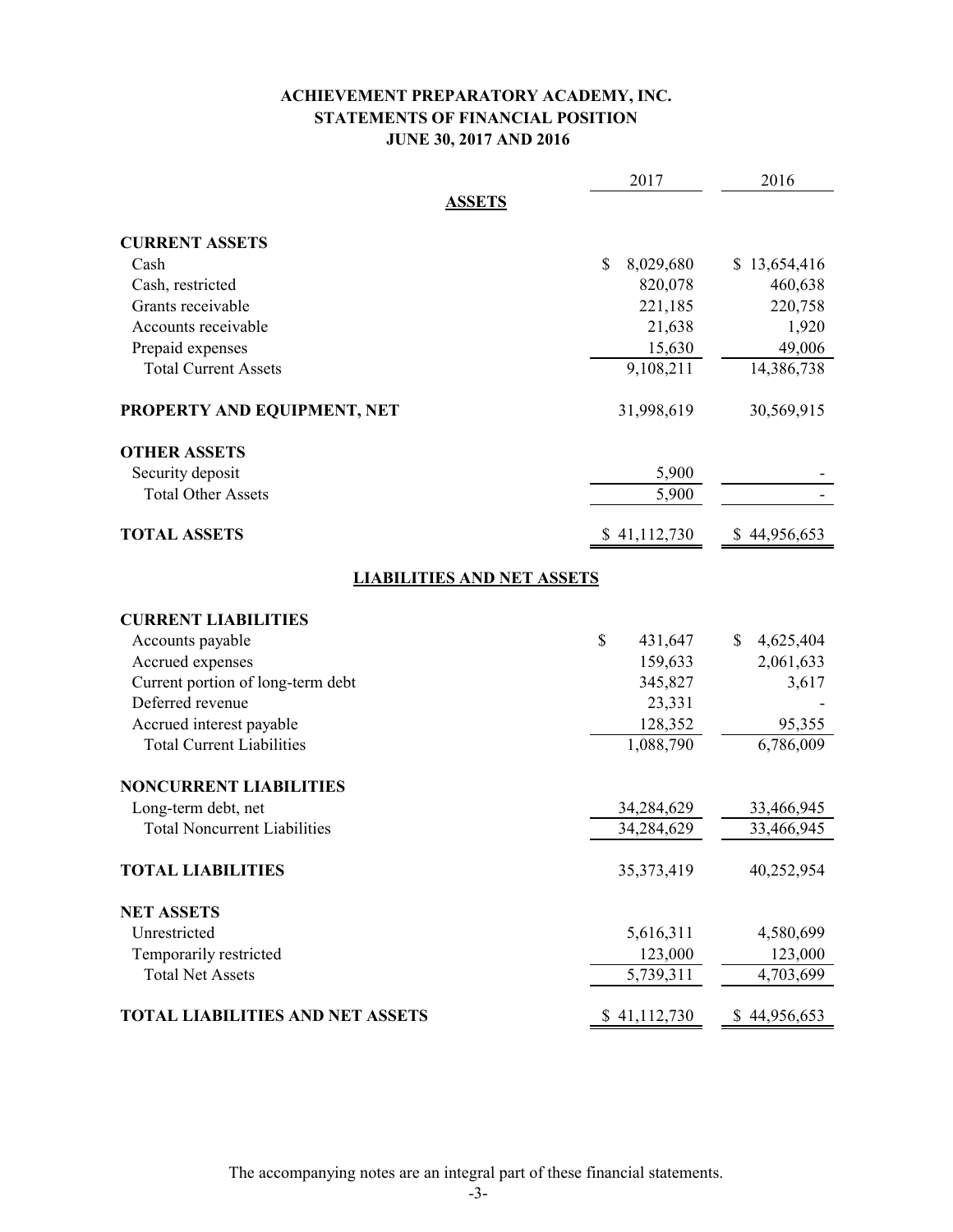## **ACHIEVEMENT PREPARATORY ACADEMY, INC. STATEMENT OF ACTIVITIES YEAR ENDED JUNE 30, 2017**

|                                 |                  | Temporarily   |                           |
|---------------------------------|------------------|---------------|---------------------------|
|                                 | Unrestricted     | Restricted    | Total                     |
| <b>REVENUE AND SUPPORT</b>      |                  |               |                           |
| Per pupil appropriations        | \$<br>12,886,404 | \$            | $\mathbf S$<br>12,886,404 |
| Per pupil facility allowance    | 2,911,568        |               | 2,911,568                 |
| Federal entitlements and grants | 1,243,802        |               | 1,243,802                 |
| Local grants                    | 88,228           |               | 88,228                    |
| Other grants and contributions  | 135,165          |               | 135,165                   |
| Activity fees                   | 113,177          |               | 113,177                   |
| Interest income                 | 16,972           |               | 16,972                    |
| Total Revenue and Support       | 17,395,316       |               | 17,395,316                |
| <b>EXPENSES</b>                 |                  |               |                           |
| Program services                | 13,850,489       |               | 13,850,489                |
| Management and general          | 2,300,169        |               | 2,300,169                 |
| Fundraising                     | 13,727           |               | 13,727                    |
| <b>Total Expenses</b>           | 16,164,385       |               | 16,164,385                |
| <b>CHANGE IN NET ASSETS</b>     |                  |               |                           |
| <b>FROM OPERATIONS</b>          | 1,230,931        |               | 1,230,931                 |
| <b>NON-OPERATING LOSS</b>       | (195, 319)       |               | (195,319)                 |
| <b>CHANGE IN NET ASSETS</b>     | 1,035,612        |               | 1,035,612                 |
| NET ASSETS, beginning of year   | 4,580,699        | 123,000       | 4,703,699                 |
| NET ASSETS, end of year         | \$<br>5,616,311  | \$<br>123,000 | \$<br>5,739,311           |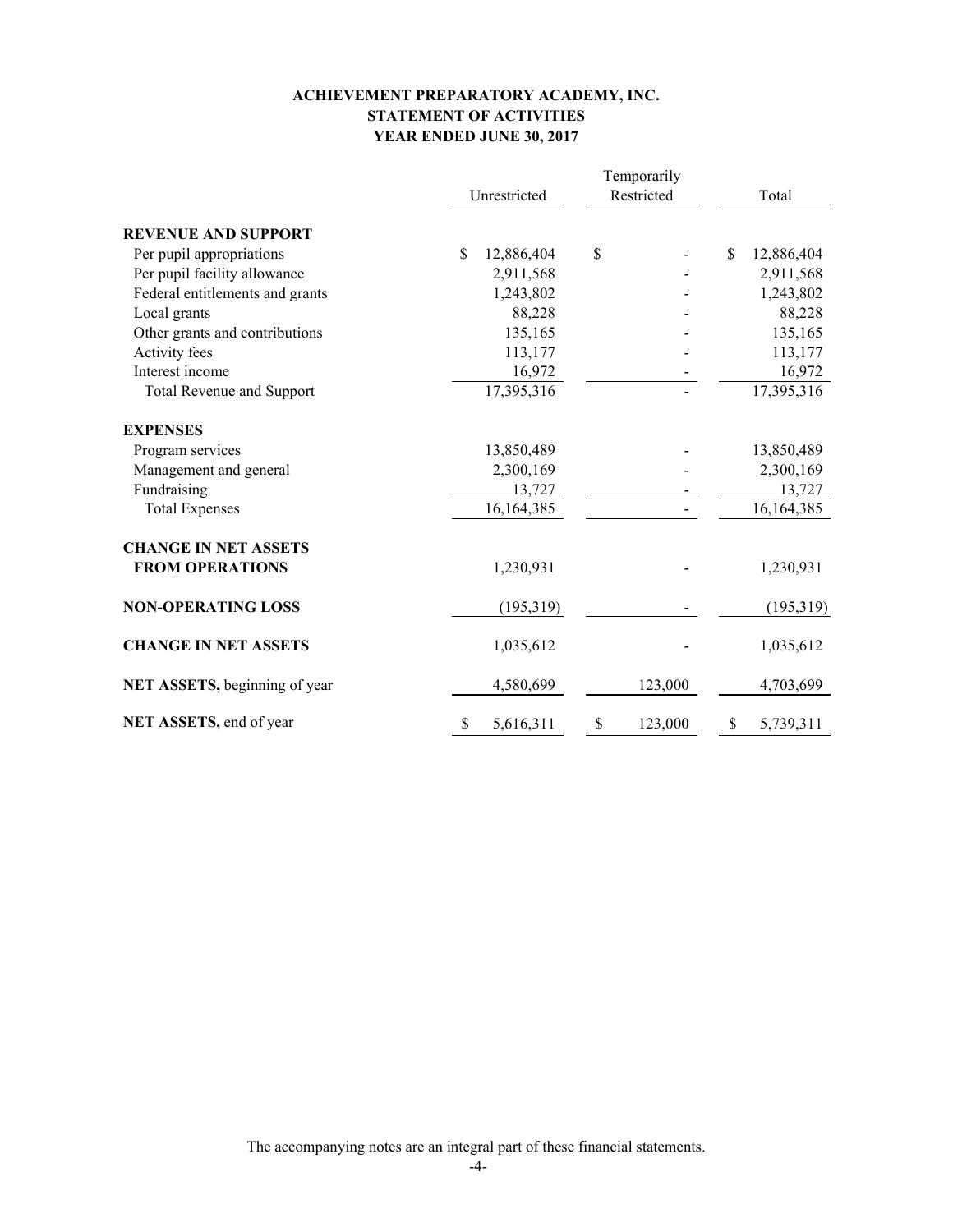# **ACHIEVEMENT PREPARATORY ACADEMY, INC. STATEMENT OF ACTIVITIES YEAR ENDED JUNE 30, 2016**

|                                  | Unrestricted              | Temporarily<br>Restricted | Total           |
|----------------------------------|---------------------------|---------------------------|-----------------|
|                                  |                           |                           |                 |
| <b>REVENUE AND SUPPORT</b>       |                           |                           |                 |
| Per pupil appropriations         | $\mathbb{S}$<br>8,667,784 | \$                        | \$<br>8,667,784 |
| Per pupil facility allowance     | 2,046,220                 |                           | 2,046,220       |
| Federal entitlements and grants  | 797,815                   |                           | 797,815         |
| Local grants                     | 196,911                   |                           | 196,911         |
| Other grants and contributions   | 178,689                   |                           | 178,689         |
| Activity fee                     | 63,107                    |                           | 63,107          |
| Interest income                  | 9,899                     |                           | 9,899           |
| Loss on disposal of asset        | (61, 438)                 |                           | (61, 438)       |
| In kind contributions            | 71,576                    |                           | 71,576          |
| <b>Total Revenue and Support</b> | 11,970,563                |                           | 11,970,563      |
| <b>EXPENSES</b>                  |                           |                           |                 |
| Program services                 | 9,418,505                 |                           | 9,418,505       |
| Management and general           | 1,658,875                 |                           | 1,658,875       |
| Fundraising                      | 12,788                    |                           | 12,788          |
| <b>Total Expenses</b>            | 11,090,168                |                           | 11,090,168      |
| <b>CHANGE IN NET ASSETS</b>      | 880,395                   |                           | 880,395         |
| NET ASSETS, beginning of year    | 3,700,304                 | 123,000                   | 3,823,304       |
| NET ASSETS, end of year          | 4,580,699<br>\$           | 123,000<br>\$             | 4,703,699<br>\$ |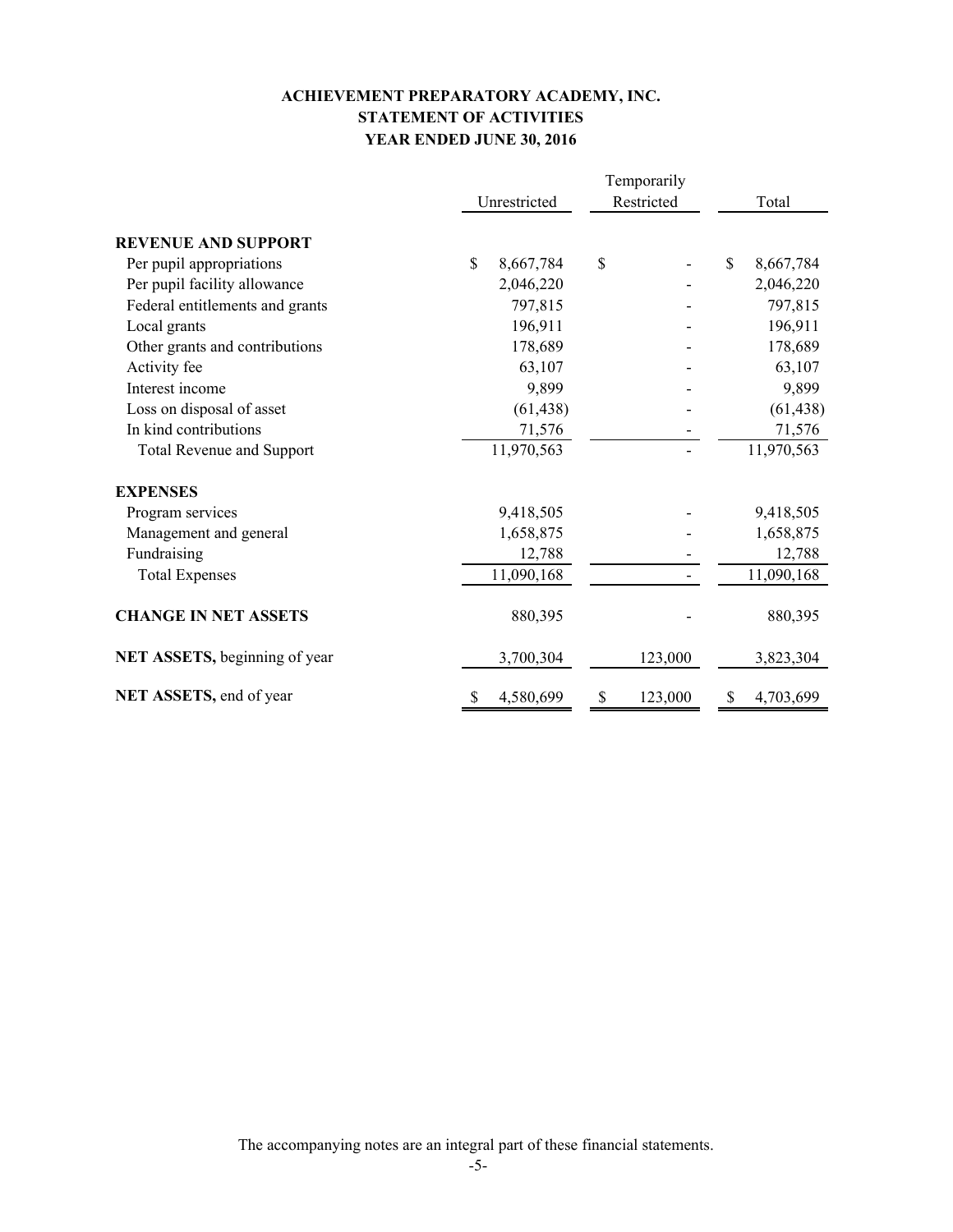### **ACHIEVEMENT PREPARATORY ACADEMY, INC. STATEMENT OF FUNCTIONAL EXPENSES YEAR ENDED JUNE 30, 2017**

|                                        |    | Program    | Management      |             |             |                  |
|----------------------------------------|----|------------|-----------------|-------------|-------------|------------------|
|                                        |    | Services   | and General     |             | Fundraising | Total            |
| PERSONNEL, SALARIES AND BENEFITS       |    |            |                 |             |             |                  |
| <b>Salaries</b>                        | \$ | 5,861,085  | \$<br>991,038   | \$          |             | \$<br>6,852,123  |
| Employee benefits                      |    | 255,430    | 43,191          |             |             | 298,621          |
| Payroll taxes                          |    | 479,454    | 81,070          |             |             | 560,524          |
| Contracted staff                       |    | 105,260    | 2,027           |             |             | 107,287          |
| Professional development               |    | 444,374    | 17,735          |             |             | 462,109          |
| Total Personnel, Salaries and Benefits |    | 7,145,603  | 1,135,061       |             |             | 8,280,664        |
| <b>DIRECT STUDENT COSTS</b>            |    |            |                 |             |             |                  |
| Supplies and materials                 |    | 129,816    |                 |             |             | 129,816          |
| Library and media center materials     |    | 795        |                 |             |             | 795              |
| Contracted student services            |    | 589,480    |                 |             |             | 589,480          |
| Food service/catering                  |    | 638,711    |                 |             |             | 638,711          |
| Student assessments                    |    | 74,963     |                 |             |             | 74,963           |
| Other student costs                    |    | 130,672    |                 |             |             | 130,672          |
| <b>Total Direct Student Costs</b>      |    | 1,564,437  |                 |             |             | 1,564,437        |
| <b>OCCUPANCY EXPENSES</b>              |    |            |                 |             |             |                  |
| Maintenance and repairs                |    | 47,615     | 11,904          |             |             | 59,519           |
| Janitorial services                    |    | 845        | 211             |             |             | 1,056            |
| Utilities                              |    | 119,149    | 29,787          |             |             | 148,936          |
| Contracted building services           |    | 205,340    | 51,334          |             |             | 256,674          |
| <b>Total Occupancy Expenses</b>        |    | 372,949    | 93,236          |             |             | 466,185          |
| <b>OFFICE EXPENSES</b>                 |    |            |                 |             |             |                  |
| Office supplies and materials          |    | 52,137     | 13,033          |             |             | 65,170           |
| Equipment rental                       |    | 64,982     | 16,245          |             |             | 81,227           |
| Telecommunications                     |    | 49,627     | 12,407          |             |             | 62,034           |
| Postage and shipping                   |    | 1,823      | 456             |             |             | 2,279            |
| <b>Total Office Expenses</b>           |    | 168,569    | 42,141          |             |             | 210,710          |
| <b>GENERAL EXPENSES</b>                |    |            |                 |             |             |                  |
| Insurance                              |    | 62,457     | 15,615          |             |             | 78,072           |
| Administration fee                     |    |            | 171,822         |             |             | 171,822          |
| Accounting, auditing and payroll       |    |            | 123,345         |             |             | 123,345          |
| Legal fees                             |    | 81,346     | 8,111           |             |             | 89,457           |
| Computer support fees                  |    | 68,375     | 17,093          |             |             | 85,468           |
| Other professional fees                |    |            | 104,403         |             |             | 104,403          |
| Depreciation and amortization          |    | 959,444    | 236,861         |             |             | 1,196,305        |
| Fundraising                            |    |            |                 |             | 13,727      | 13,727           |
| Dues, fees and fines                   |    |            | 21,805          |             |             | 21,805           |
| Interest                               |    | 1,322,069  | 330,517         |             |             | 1,652,586        |
| Management fee                         |    | 2,104,603  |                 |             |             | 2,104,603        |
| Other general expense                  |    | 637        | 159             |             |             | 796              |
| <b>Total General Expenses</b>          |    | 4,598,931  | 1,029,731       |             | 13,727      | 5,642,389        |
| <b>Total Expenses</b>                  | S  | 13,850,489 | \$<br>2,300,169 | $\mathbb S$ | 13,727      | \$<br>16,164,385 |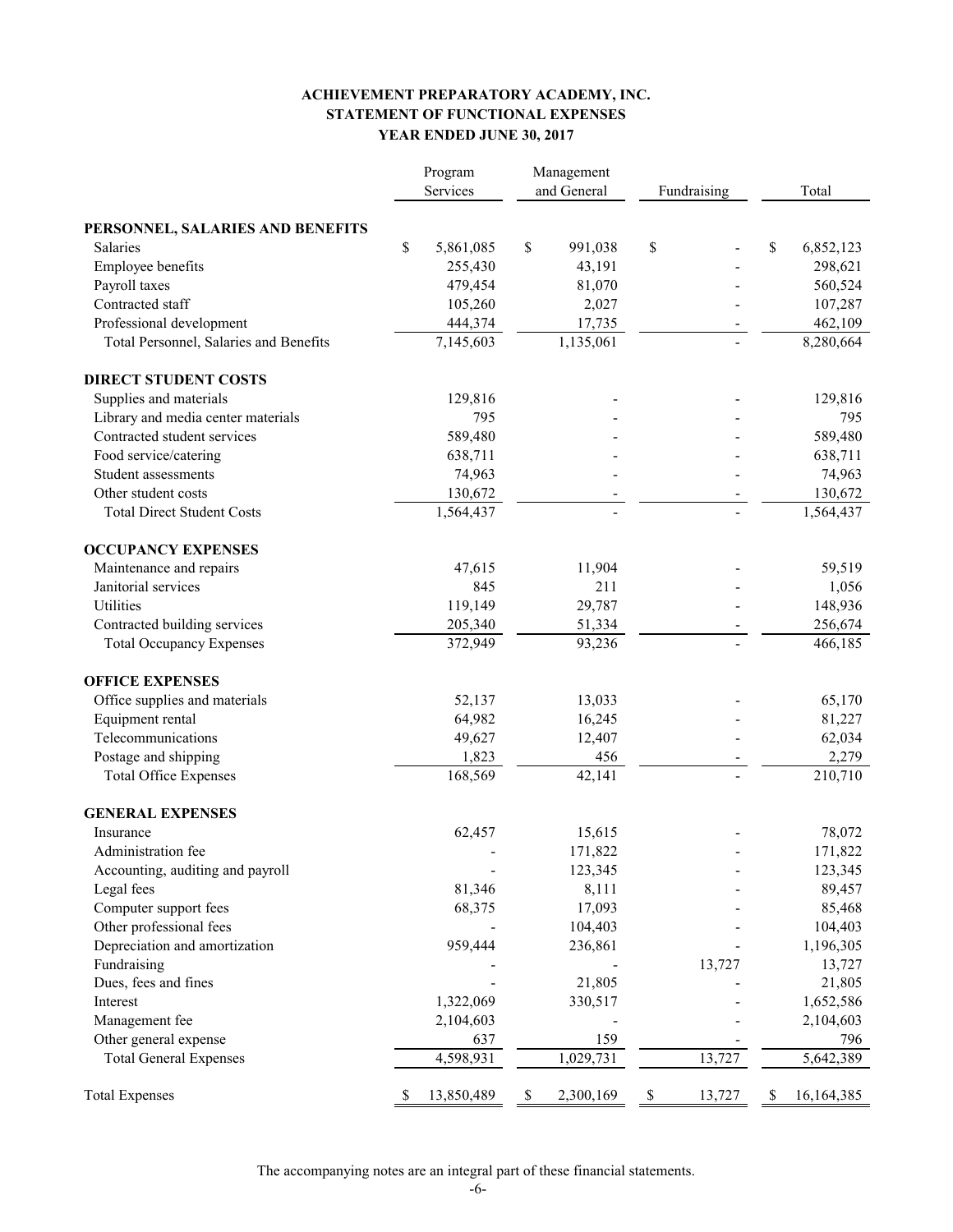## **ACHIEVEMENT PREPARATORY ACADEMY, INC. STATEMENT OF FUNCTIONAL EXPENSES YEAR ENDED JUNE 30, 2016**

|                                              | Program              | Management      |              |                      |
|----------------------------------------------|----------------------|-----------------|--------------|----------------------|
|                                              | Services             | and General     | Fundraising  | Total                |
|                                              |                      |                 |              |                      |
| PERSONNEL, SALARIES AND BENEFITS<br>Salaries | \$                   | \$<br>810,458   | \$           | S                    |
| Employee benefits                            | 5,451,961<br>285,470 | 42,436          |              | 6,262,419<br>327,906 |
|                                              |                      |                 |              |                      |
| Payroll taxes<br>Contracted staff            | 438,023              | 65,114          |              | 503,137              |
|                                              | 2,500                |                 |              | 2,500                |
| Professional development                     | 248,864              | 31,255          |              | 280,119              |
| Total Personnel, Salaries and Benefits       | 6,426,818            | 949,263         |              | 7,376,081            |
| <b>DIRECT STUDENT COSTS</b>                  |                      |                 |              |                      |
| Supplies and materials                       | 60,352               |                 |              | 60,352               |
| Library and media center materials           | 329                  |                 |              | 329                  |
| Contracted student services                  | 361,427              |                 |              | 361,427              |
| Food service/catering                        | 376,702              |                 |              | 376,702              |
| Student assessments                          | 68,855               |                 |              | 68,855               |
| Other student costs                          | 64,881               |                 |              | 64,881               |
| <b>Total Direct Student Costs</b>            | 932,546              |                 |              | 932,546              |
| <b>OCCUPANCY EXPENSES</b>                    |                      |                 |              |                      |
| Rent                                         | 237,718              | 59,430          |              | 297,148              |
| Maintenance and repairs                      | 232,709              | 58,177          |              | 290,886              |
| Janitorial services                          | 3,645                | 911             |              | 4,556                |
| Utilities                                    | 23,136               | 5,784           |              | 28,920               |
| Contracted building services                 | 124,475              | 31,118          |              | 155,593              |
| <b>Total Occupancy Expenses</b>              | 621,683              | 155,420         |              | 777,103              |
| <b>OFFICE EXPENSES</b>                       |                      |                 |              |                      |
|                                              |                      |                 |              |                      |
| Office supplies and materials                | 25,429               | 6,357           |              | 31,786               |
| Equipment rental                             | 71,360               | 17,840          |              | 89,200               |
| Telecommunications                           | 36,403               | 9,101           |              | 45,504               |
| Postage and shipping                         | 2,444                | 610             |              | 3,054                |
| <b>Total Office Expenses</b>                 | 135,636              | 33,908          |              | 169,544              |
| <b>GENERAL EXPENSES</b>                      |                      |                 |              |                      |
| Insurance                                    | 44,942               | 11,235          |              | 56,177               |
| Administration fee                           |                      | 118,663         |              | 118,663              |
| Accounting, auditing and payroll             |                      | 110,498         |              | 110,498              |
| Legal fees                                   | 66,567               |                 |              | 66,567               |
| Computer support fees                        | 60,248               | 15,062          |              | 75,310               |
| Other professional fees                      | 112,375              | 499             |              | 112,874              |
| Depreciation and amortization                | 408,459              | 102,115         |              | 510,574              |
| Fundraising                                  |                      |                 | 12,788       | 12,788               |
| Dues, fees and fines                         |                      | 9,905           |              | 9,905                |
| Interest                                     | 608,231              | 152,057         |              | 760,288              |
| Other general expense                        | 1,000                | 250             |              | 1,250                |
| <b>Total General Expenses</b>                | 1,301,822            | 520,284         | 12,788       | 1,834,894            |
| <b>Total Expenses</b>                        | 9,418,505<br>\$      | 1,658,875<br>\$ | \$<br>12,788 | \$11,090,168         |
|                                              |                      |                 |              |                      |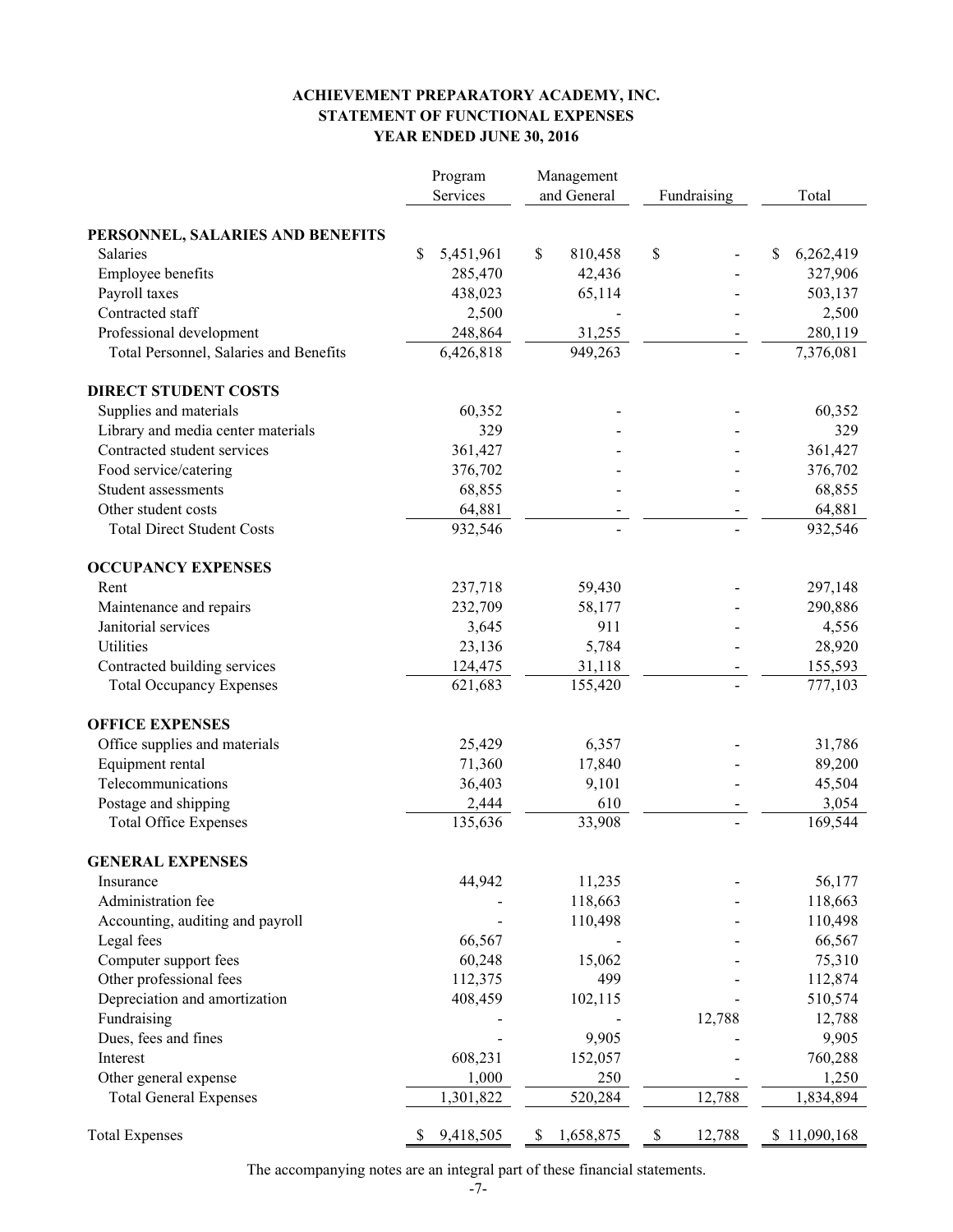# **ACHIEVEMENT PREPARATORY ACADEMY, INC. STATEMENTS OF CASH FLOWS YEARS ENDED JUNE 30, 2017 AND 2016**

|                                                           |    | 2017          | 2016             |
|-----------------------------------------------------------|----|---------------|------------------|
| <b>CASH FLOWS FROM OPERATING ACTIVITIES</b>               |    |               |                  |
| Change in net assets                                      | \$ | 1,035,612     | \$<br>880,395    |
| Adjustments to reconcile change in net assets to net cash |    |               |                  |
| provided by (used for) operating activities:              |    |               |                  |
| Depreciation                                              |    | 1,196,305     | 510,574          |
| Loss on disposal of assets                                |    |               | 61,438           |
| Loss on extinguishment of debt                            |    | 195,319       |                  |
| (Increase) decrease in assets:                            |    |               |                  |
| Cash, restricted                                          |    | 359,440       | 460,638          |
| Grants receivable                                         |    | (427)         | (95, 459)        |
| Accounts receivable                                       |    | (19, 718)     | 8,464            |
| Prepaid expenses                                          |    | 33,376        | (25,666)         |
| Security deposit                                          |    | (5,900)       | 5,000            |
| Increase (decrease) in liabilities:                       |    |               |                  |
| Accounts payable                                          |    | (4,193,757)   | 1,914,899        |
| Accrued expenses                                          |    | (1,902,000)   | 1,928,544        |
| Accrued interest payable                                  |    | 32,997        | 62,388           |
| Deferred revenue                                          |    | 23,331        | (38, 759)        |
| Net Cash (Used for) Provided by Operating Activities      |    | (3,245,422)   | 5,672,456        |
| <b>CASH FLOWS FROM INVESTING ACTIVITIES</b>               |    |               |                  |
| Purchases of property and equipment                       |    | (2,625,009)   | (24,317,466)     |
| Net Cash Used for Investing Activities                    |    | (2,625,009)   | (24,317,466)     |
| <b>CASH FLOWS FROM FINANCING ACTIVITIES</b>               |    |               |                  |
| Deferred financing costs                                  |    | (199, 772)    | (963, 880)       |
| Payments on long-term debt                                |    | (6, 575, 247) |                  |
| Proceeds from long-term debt                              |    | 7,020,714     | 29,313,166       |
| Net Cash Provided by Financing Activities                 |    | 245,695       | 28,349,286       |
| NET (DECREASE) INCREASE IN CASH                           |    | (5,624,736)   | 9,704,276        |
| CASH, beginning of year                                   |    | 13,654,416    | 3,950,140        |
| CASH, end of year                                         | S  | 8,029,680     | \$<br>13,654,416 |
| SUPPLEMENTAL INFORMATION                                  |    |               |                  |
| Cash paid for interest                                    | \$ | 1,379,958     | \$<br>697,900    |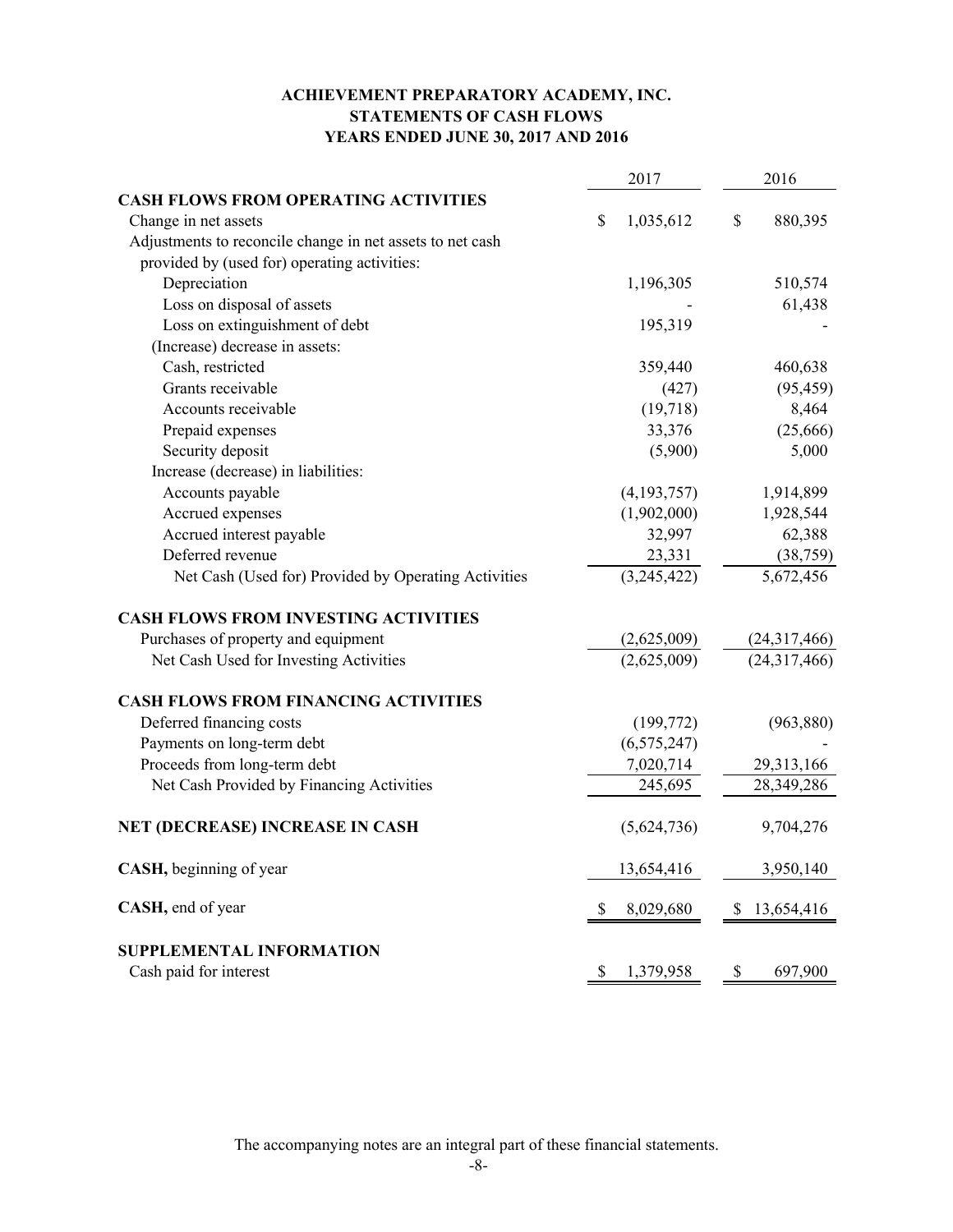# **NOTE A – ORGANIZATION AND PURPOSE**

Achievement Preparatory Academy, Inc. (the "School") was incorporated in January 2007 as a college preparatory public charter school located in Washington, DC. The School's mission is to prepare students to excel as high-achieving scholars and leaders in high school, college, and beyond. Critical to School's mission is also the idea of developing and fostering a strong character in its scholars. Daily, scholars focus on the development and practice of the School's DREAM values (Determination, Respect, Enthusiasm, Accountability, and Mastery).

The School's beliefs include:

- All students, regardless of race or socio-economic status, deserve a top-quality, rigorous college-preparatory education.
- When provided with a highly structured, disciplined, and supportive learning environment with quality, targeted instruction, all students will achieve the highest academic standards.
- Literacy is the most essential academic skill upon which the majority of all future skill and knowledge acquisition is based.

As a DC public charter school, the School has a guaranteed funding stream from the District of Columbia (per pupil funding) and the U.S. federal government (federal formula grants for education and other programs) provided it meets compliance requirements. A DC public charter school is considered a Local Educational Agency under federal education programs. As a DC public charter school, the School enjoys significant freedom from the budget and operational restrictions placed on traditional public schools, allowing it to create a unique educational mission and approach.

# **NOTE B – SUMMARY OF SIGNIFICANT ACCOUNTING POLICIES**

### Basis of Accounting

The School's financial statements are prepared on the accrual basis of accounting. Therefore, revenue and related assets are recognized when earned and expenses and related liabilities are recognized as the obligations are incurred.

### Basis of Presentation

Financial statement presentation follows Financial Standards Accounting Board ("FASB") Accounting Standards Codification ("ASC") Topic *Not-for-Profit-Entities*. In accordance with the topic, the School is required to report information regarding its financial position and activities according to three classes of net assets. Accordingly, the net assets of the School and changes therein are classified and reported as follows: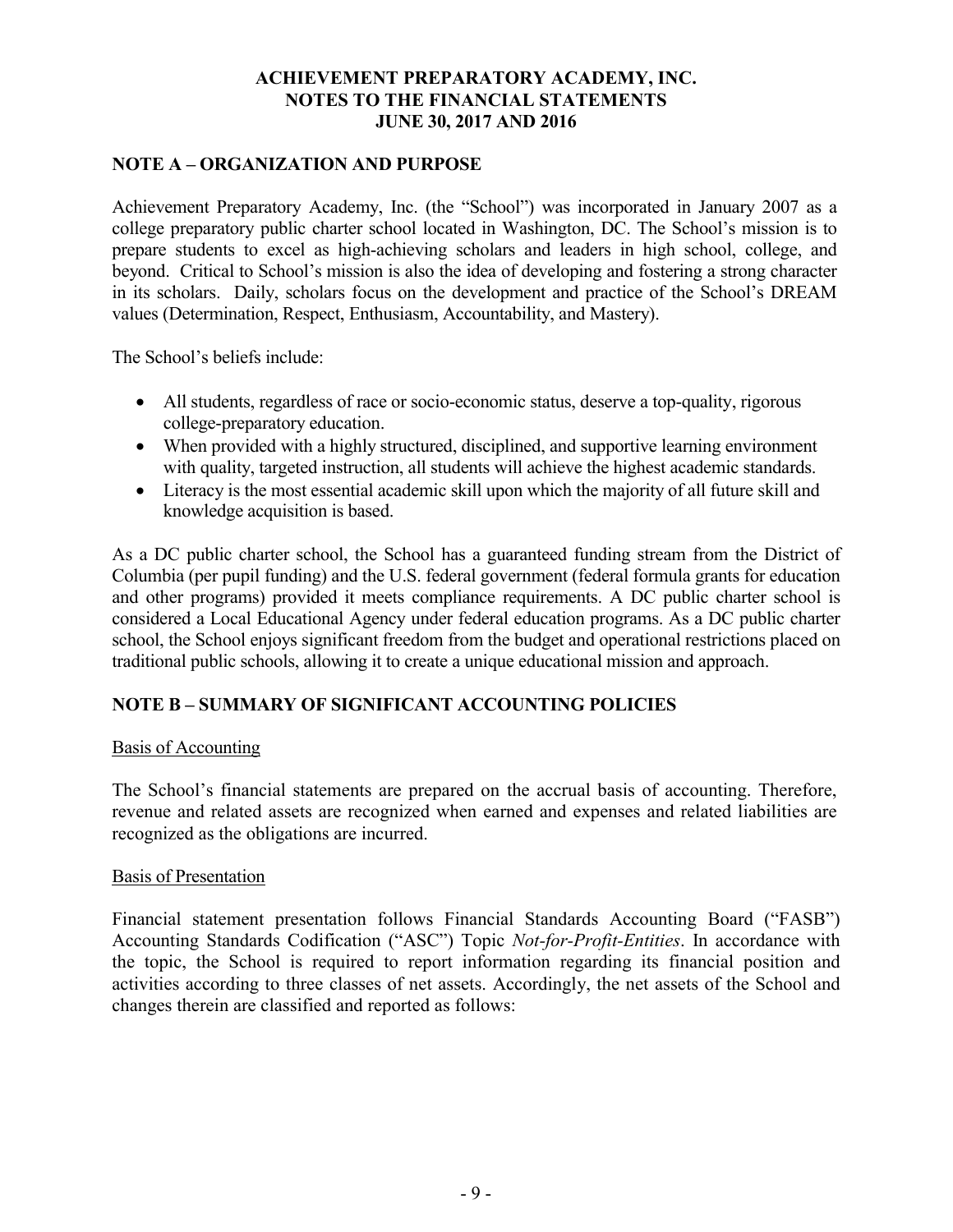# **NOTE B – SUMMARY OF SIGNIFICANT ACCOUNT POLICIES** - continued

### Basis of Presentation - continued

*Unrestricted net assets* – Net assets that are not subject to donor-imposed stipulations.

*Temporarily restricted net assets* – Net assets subject to donor-imposed stipulations that may or will be met by either actions of the School and/or the passage of time.

*Permanently restricted net assets* – Net assets subject to donor-imposed stipulations that may be maintained permanently by the School. There were no permanently restricted net assets as of June 30, 2017 and 2016.

### Use of Estimates

The preparation of financial statements in conformity with U.S. generally accepted accounting principles requires management to make estimates and assumptions that affect certain reported amounts of assets and liabilities and disclosure of contingent assets and liabilities at the date of the financial statements and reported amounts of revenues and expenses during the reporting period. Actual results could differ from those estimates that were assumed in preparing the financial statements.

# Cash

Cash include any cash on hand and checking account balances. The School maintains its cash in bank deposit accounts which may, at times, exceed federally insured limits. The School believes it is not exposed to any significant credit risk on cash or cash equivalents

### Restricted Cash

Restricted cash is comprised of cash required to be maintained in separate accounts in accordance with debt agreements.

### Property and Equipment

All acquisitions of property and equipment in excess of \$1,000 and all expenditures for repairs, maintenance, and betterments that materially prolong the useful lives of assets are capitalized. Property and equipment acquired are recorded at cost or, if donated, at the approximate fair value at the time of donation. Depreciation is computed using the straight-line method over the estimated useful lives of the assets, which range from 3 to 10 years. Leasehold improvements are amortized over the term of the lease or useful life of the asset, whichever is shorter. Maintenance and repairs which do not improve or extend the life of the respective asset are charged to expense when incurred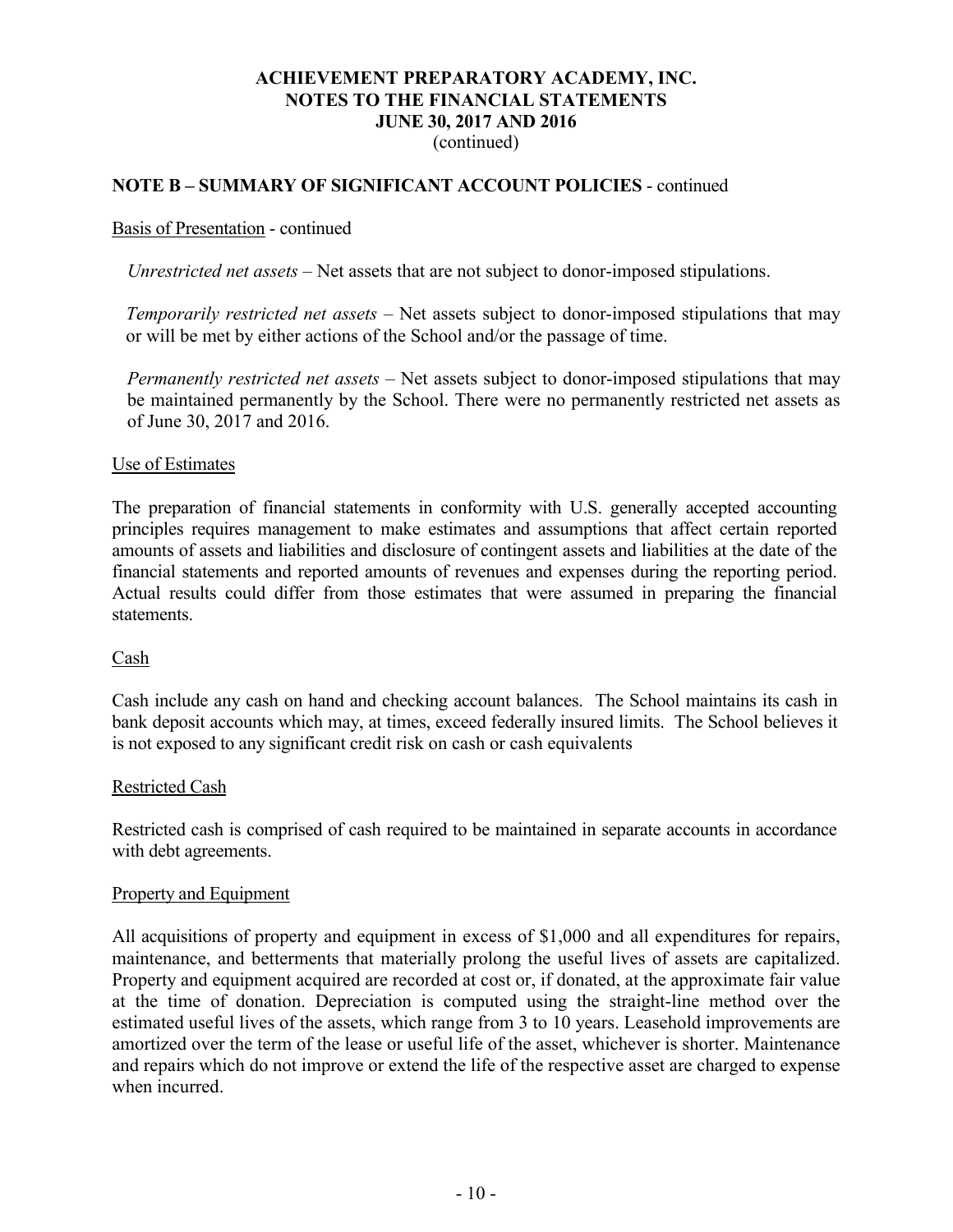# **NOTE B – SUMMARY OF SIGNIFICANT ACCOUNTING POLICIES** - continued

### Property and Equipment - continued

During 2016, the School began construction for a new middle school building adjoining the current facilities and other renovations to the existing School building. This construction and renovations ended August 2016 and all costs related to the construction that had been accumulated as construction-in-progress until the building was ready for occupancy, were reclassified as building and leasehold improvements and are now being depreciated over the useful life of the asset.

### Debt Issuance Costs

Cost incurred in the issuance of debt have been capitalized and are reported on the statement of financial position as a direct deduction from the related debt liability. Debt issuance costs are amortized as interest expense using the straight-line method over the remaining period of the debt, which approximates the effective interest method.

### Grants and Accounts Receivable

Grants receivable consist of unsecured amounts from public funding sources whose ability to pay are subject to appropriations. Grants and accounts receivable are reported net of the allowance for doubtful accounts, if any. The allowance for doubtful accounts, if any, is estimated based on historical collection trends, the age of outstanding receivable and existing economic conditions. If actual experience changes, revisions to the allowance may be necessary. Past due grants and accounts receivable are written off when internal collection efforts have been unsuccessful in collecting the amount due. As of June 30, 2017 and 2016, the majority of the receivables are due from governmental agencies. Due to the nature of funding from the federal government and the District of Columbia, management believes that all receivables will be collected within one year or less. Therefore, no allowance for doubtful accounts has been recorded.

### Contributions and Grants

Contributions received are recorded as increases in unrestricted, temporarily restricted or permanently restricted net assets, depending on the existence and/or nature of any donor restrictions. When a restriction expires (that is, when a stipulated time restriction ends or the purpose of the restriction is accomplished), temporarily restricted net assets are reclassified to unrestricted net assets and reported in the statements of activities as net assets released from restrictions. When restrictions are met within the same year as restricted funds are contributed, they are classified as unrestricted contributions.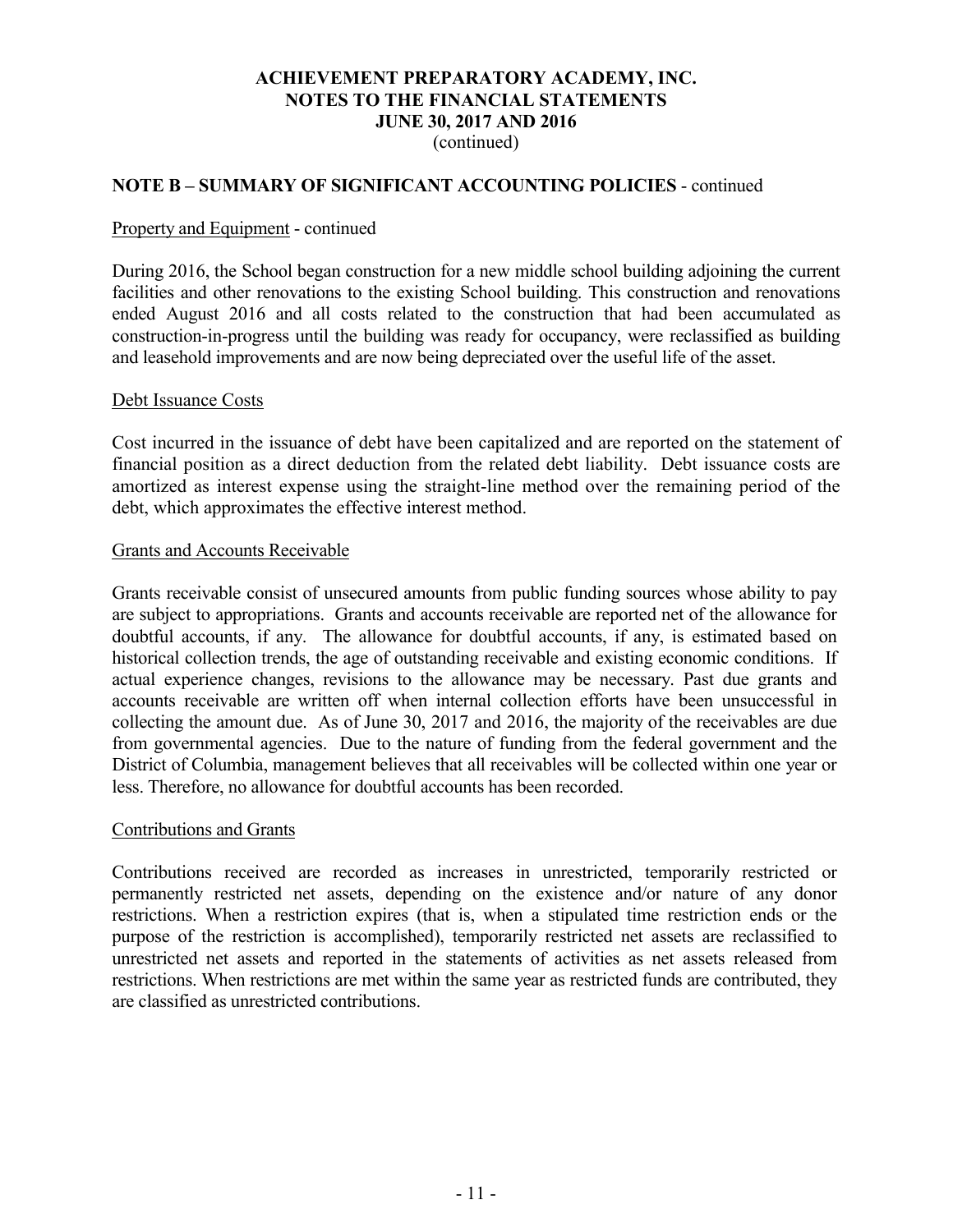### **NOTE B – SUMMARY OF SIGNIFICANT ACCOUNTING POLICIES** - continued

### Per Pupil Appropriations

Per pupil appropriated revenue is recognized during the period for which the associated education services are provided. Per pupil appropriations include \$3,044,100 and \$2,134,630 for the years ended June 30, 2017 and 2016, respectively, for enhancements, such as special education, English language learners, and at-risk students.

### Activity Fees

Activity fees are recognized at the time of the activity. This revenue is amounts collected from students from, but not restricted to, field trips, camps and other school related activities.

### Deferred Revenue

Deferred revenue represents amounts received during the current fiscal year and deferred until the following fiscal year for recognition.

### Functional Expenses

The costs of providing the School's various programs and supporting services have been summarized on a functional basis in the accompanying statements of activities. Accordingly, certain costs have been allocated among the programs, fundraising and supporting services benefited.

### Reclassifications

Certain amounts for the year ended June 30, 2016 have been reclassified to conform to the current year presentation. The reclassification had no effect on the previously reported net assets or change in net assets.

# **NOTE C – INCOME TAXES**

The School is exempt from federal income taxes on related income under Section 501(c)(3) of the Internal Revenue Code. In addition, the School is classified as an entity that is not a private foundation under Section 509(a)(1).

The School has adopted the accounting of uncertainty in income taxes as required by the *Income Taxes* topic of the FASB ASC. The topic requires the School to determine whether a tax position is more likely than not to be sustained upon examination by the applicable taxing authority, including resolution of any related appeals or litigation processes, based on the technical merits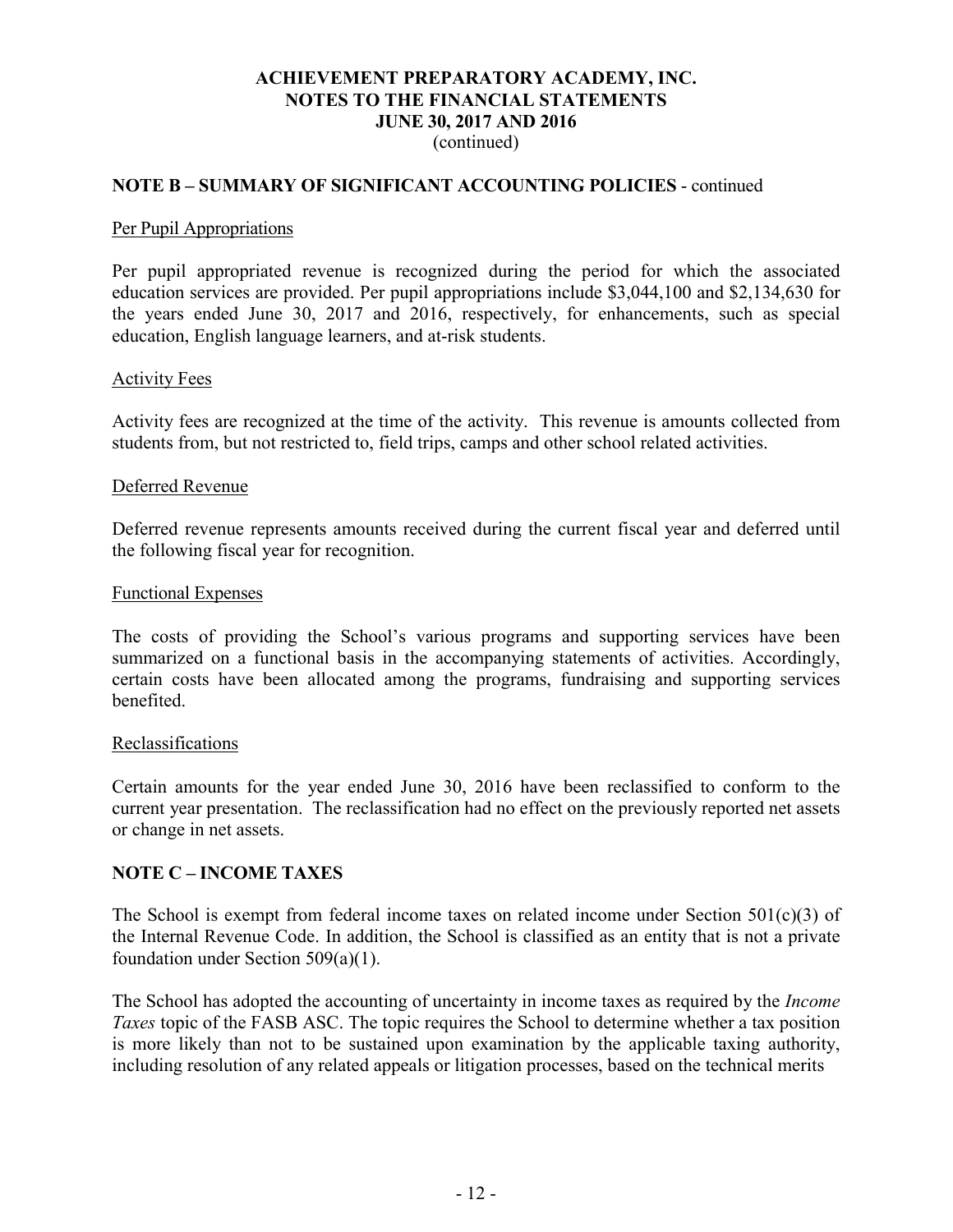(continued)

## **NOTE C – INCOME TAXES** - continued

of the position. The tax benefit to be recognized is measured as the largest amount of benefit that is more than fifty percent likely of being realized upon ultimate settlement which could result in the School recording a tax liability that would reduce its net assets.

The School has analyzed its tax positions, and has concluded that no liability for unrecognized tax benefits should be recorded related to any uncertain tax positions taken on returns filed for open tax years (2013-2015), or expected to be taken in its 2016 tax return. The School is not aware of any tax positions for which it believes that there is a reasonable possibility that the total amounts of unrecognized tax benefits will change materially in the next twelve months.

# **NOTE D – PROPERTY AND EQUIPMENT**

The following is a summary of property and equipment as of June 30:

|                                     | 2017          | 2016          |
|-------------------------------------|---------------|---------------|
| Computers and computer applications | 641,928<br>\$ | \$<br>529,677 |
| Classroom furnishings               | 956,359       | 612,326       |
| Office furnishings                  | 73,239        | 61,128        |
| Construction in progress            | 17,357        | 12,219,189    |
| Leasehold improvements              | 32, 371, 362  | 18,012,916    |
|                                     | 34,060,245    | 31,435,236    |
| Less accumulated depreciation       | (2,061,626)   | (865, 321)    |
| Property and Equipment, Net         | 31,998,619    | 30,569,915    |

Construction in progress includes on-going renovations to the School. The School capitalized interest related to construction activities totaling \$82,934 and \$361,168, for the years ended June 30, 2017 and 2016, respectively. The interest capitalized is reported as a component of leasehold improvements in the statement of financial position. Depreciation expense for the years ended June 30, 2017 and 2016, totaled \$1,196,305 and \$510,574, respectively.

# **NOTE E – NOTES PAYABLE**

### Construction Financing

During May 2015, the School secured three associated loans to finance construction and renovation of the School's facility and payment of facility rent. These three loans include \$24,075,000 from Bank of America ("BOA Loan"), \$2,000,000 from the District of Columbia's Office of Public Charter School Financing and Support ("OPCSFS Loan"), and \$2,500,000 from Building Hope, a District of Columbia nonprofit corporation ("Building Hope Loan"). The BOA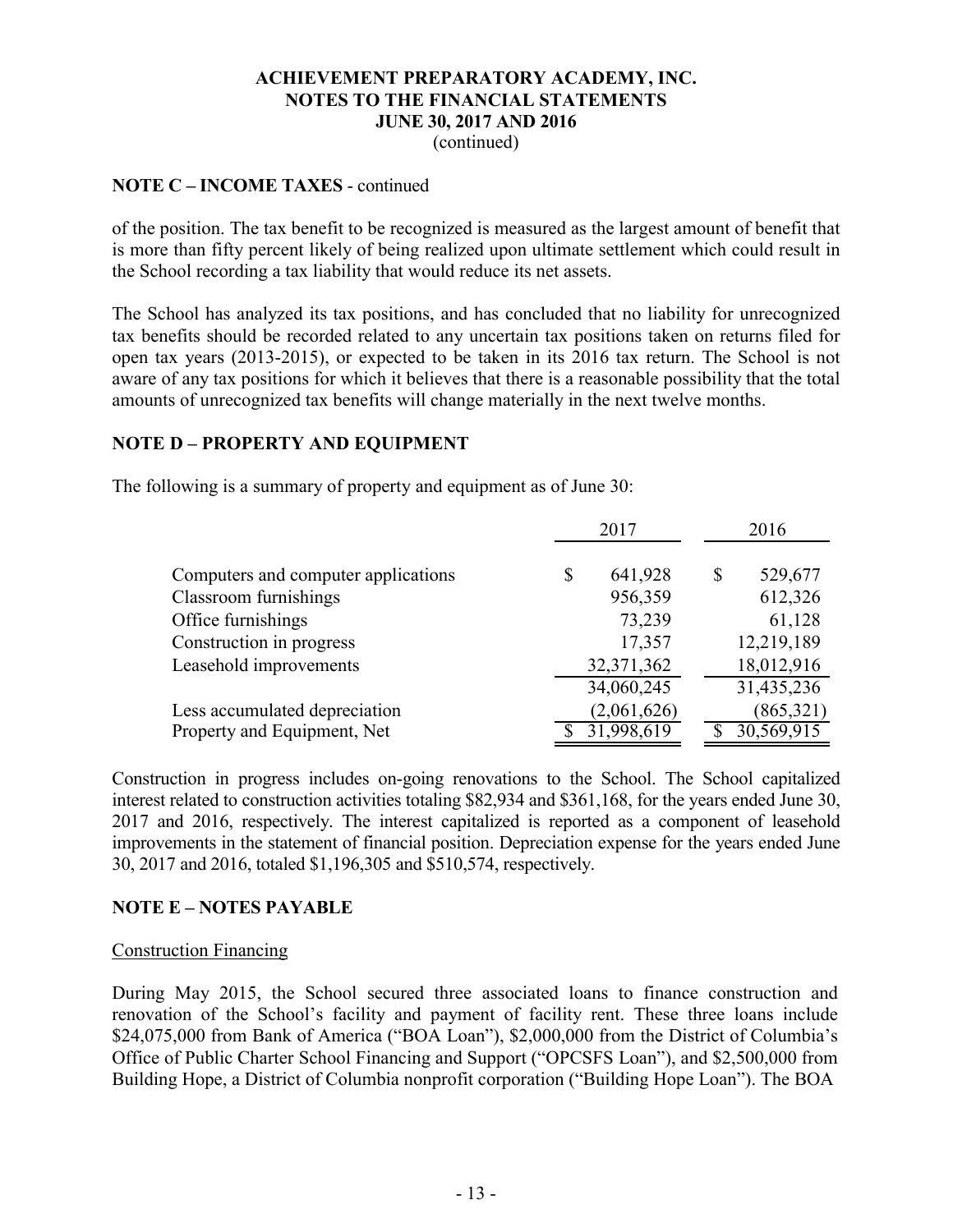(continued)

## **NOTE E – NOTES PAYABLE** - continued

Loan is senior to the OPCSFS Loan and Building Hope Loan per the terms of the agreements. Draws must be in simultaneous and even amounts between the OPCSFS Loan and Building Hope Loan. The terms of the BOA Loan require the OPCSFS Loan and Building Hope Loan to be drawn against completely prior to drawing against the BOA Loan.

The OPCSFS Loan was for a term of three years and accrued interest at a rate of 4.50% per annum. Interest only payments were scheduled to be due quarterly from October 1, 2015 through July 1, 2017. Thereafter, principal and interest payments were scheduled to be due quarterly based on a 25 year amortization schedule. Amendments to the terms of the OPCSFS Loan were made during December 2015 in connection with the New Market Tax Credit program (described below). Based on the amended terms, payment frequency was increased from quarterly to monthly, and the OPSCFS Loan matures December 2022, with a balloon payment required at that time. In December 2016, the OPCSFS Loan was paid in full from the proceeds of a loan from Community Urban Revitalization Enterprises VIII, LLC ("CURE Loan", described below). The balance outstanding on the OPCSFS Loan as of June 30, 2017 and 2016 was \$0 and \$2,000,000, respectively.

The Building Hope Loan was for a term of three years and accrued interest at a rate of 6.00% per annum. Interest only payments were scheduled to be due quarterly from October 1, 2015 through July 1, 2017. Thereafter, principal and interest payments were scheduled to be due quarterly based on a 25 year amortization schedule. Amendments to the terms of the Building Hope Loan were made during December 2015 in connection with the New Market Tax Credit program (described below). Based on the amended terms, payment frequency was increased from quarterly to monthly, and the Building Hope Loan matures December 2022, with a balloon payment required at that time. In December 2016, the Building Hope Loan was paid in full from the proceeds of the CURE Loan. The balance outstanding on the Building Hope Loan as of June 30, 2017 and 2016 was \$0 and \$2,200,000, respectively.

The BOA Loan is collateralized by all real and personal property of the School. The collateral for the OPCSFS Loan and Building Hope Loan was a third trust on all leasehold mortgages, third trust on assignment of all leases and rents from the property, third trust on per pupil appropriations, facilities allowance and assignment of all management construction and architectural contracts and plans.

Amendments to the terms of the BOA Loan were made during December 2015 in connection with the New Market Tax Credit program (described below). As of December 30, 2015, the BOA Loan had an outstanding principal balance of \$4,772,485. Based on the amended terms, interest accrues at a variable rate of daily floating LIBOR plus 3.50% per annum, and is reset daily. As of June 30, 2017 and 2016, interest accrued at a rate of 4.69% and 3.94% per annum, respectively. The BOA loan is scheduled to mature in December 2024. Interest only payments are due.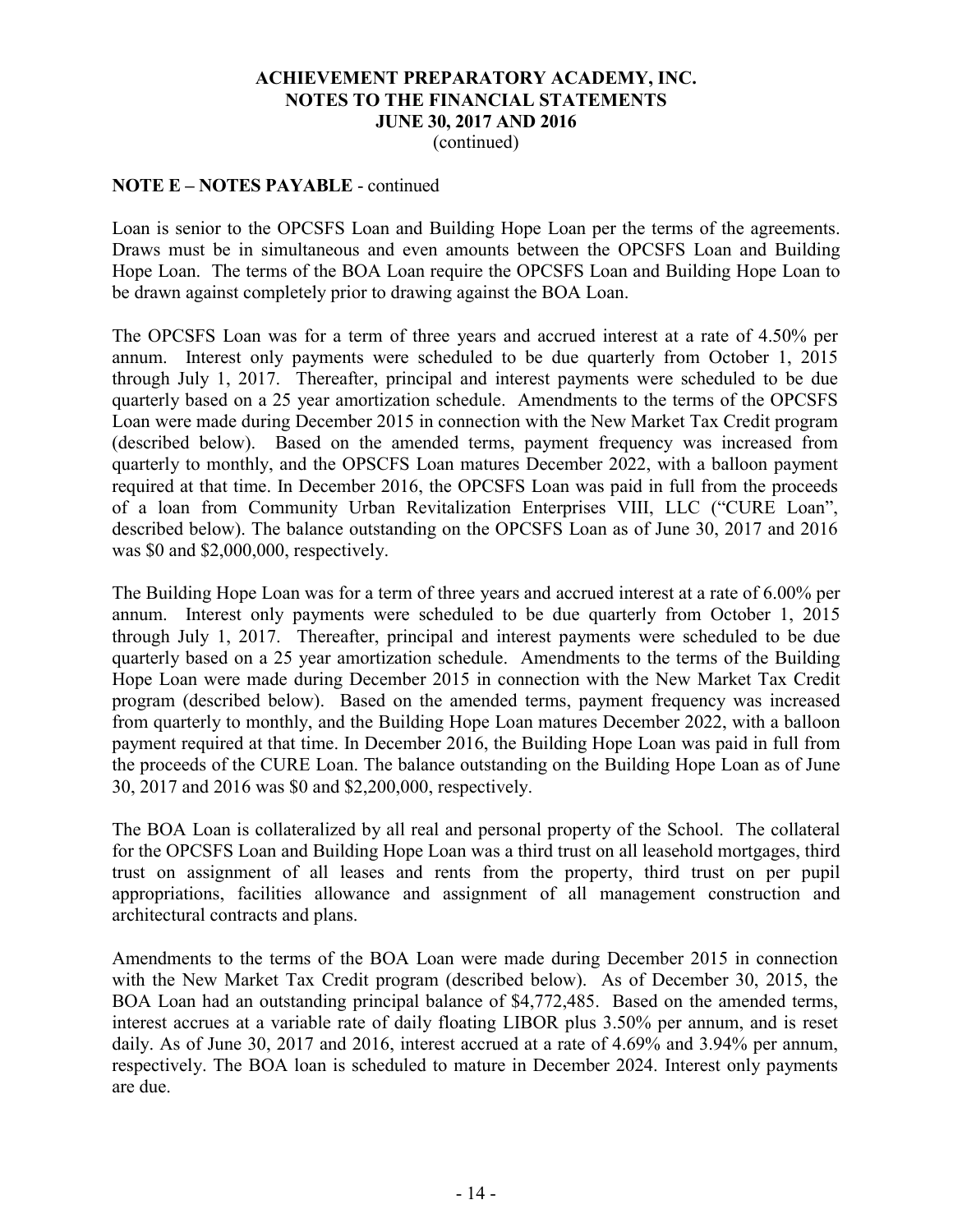## **NOTE E – NOTES PAYABLE** - continued

quarterly through November 2017. Thereafter, interest and principal payments are due quarterly based on a 25 year amortization schedule, with a balloon payment due at maturity. In December 2016, the BOA Loan outstanding principal was paid down by \$634,000 from the proceeds of the CURE Loan.

During August 2015, the School secured financing with the Reinvestment Fund, Inc. ("TRF Loan") for an amount of \$4,800,000. Loan proceeds are advanced on a draw basis. The proceeds are used to finance construction and improvements to School property. Proceeds from the TRF Loan must be drawn in full prior to drawing against the BOA Loan. Interest accrues on the TRF Loan at a variable rate of 1-month LIBOR plus 4.25% per annum, and reset monthly. As of June 30, 2016, interest accrued at a rate of 4.72% per annum. Interest only payments were due monthly, until full drawn of the TRF Loan, which then principal and interest payments were due. The collateral for the TRF Loan was a second trust on all leasehold mortgages, second trust on assignment of all leases and rents from the property, second trust on per pupil appropriations, facilities allowance and assignment of all management construction and architectural contracts and plans. Amendments to the terms of the TRF Loan were made during December 2015 and discussed below in connection with the New Market Tax Credit program (described below). As of December 30, 2015, the TRF Loan had an outstanding principal balance of \$4,571,894. Securing the New Market Tax Credit program financing required a principal payment of \$3,000,000 from the School. The resulting principal balance was \$1,571,894. Based on the amended terms, draws on the TRF Loan were able to be made up to \$1,800,000 before September 2017. The TRF Loan was scheduled to mature December 2022. The TRF Loan was paid in-full as of December 2016 from the proceeds of the CURE Loan. The outstanding principal balance on the TRF Loan as of June 30, 2017 and 2016 was \$0 and \$1,661,957, respectively.

### New Market Tax Credit

During December 2015, the School became a participant to the New Market Tax Credit program ("NMTC"). The NMTC program encourages investment in real estate projects in low-income communities by allowing investors to receive tax credits against their federal income tax return in exchange for making qualified investments in Community Development Entities ("CDEs"). The CDE's purpose is to make loans and investments in low-income communities to Qualified Active Low-Income Community Businesses ("QALICB"). The School qualified as a QALICB.

The CDE utilized qualified funding to loan \$23,800,000 to the School to finance renovations of the School and construction of a middle school. The NMTC program financing consists of four loans ("NMTC Loans") each scheduled to mature December 2040. The NMTC Loans accrue interest at fixed rates ranging from 0.24% to 5.20% per annum, with an average weighted interest rate of 4.00% per annum. Interest only payments are due quarterly through May 2023, with interest and principal payments due quarterly thereafter until maturity. The NMTC Loans are collateralized by the assets of the School.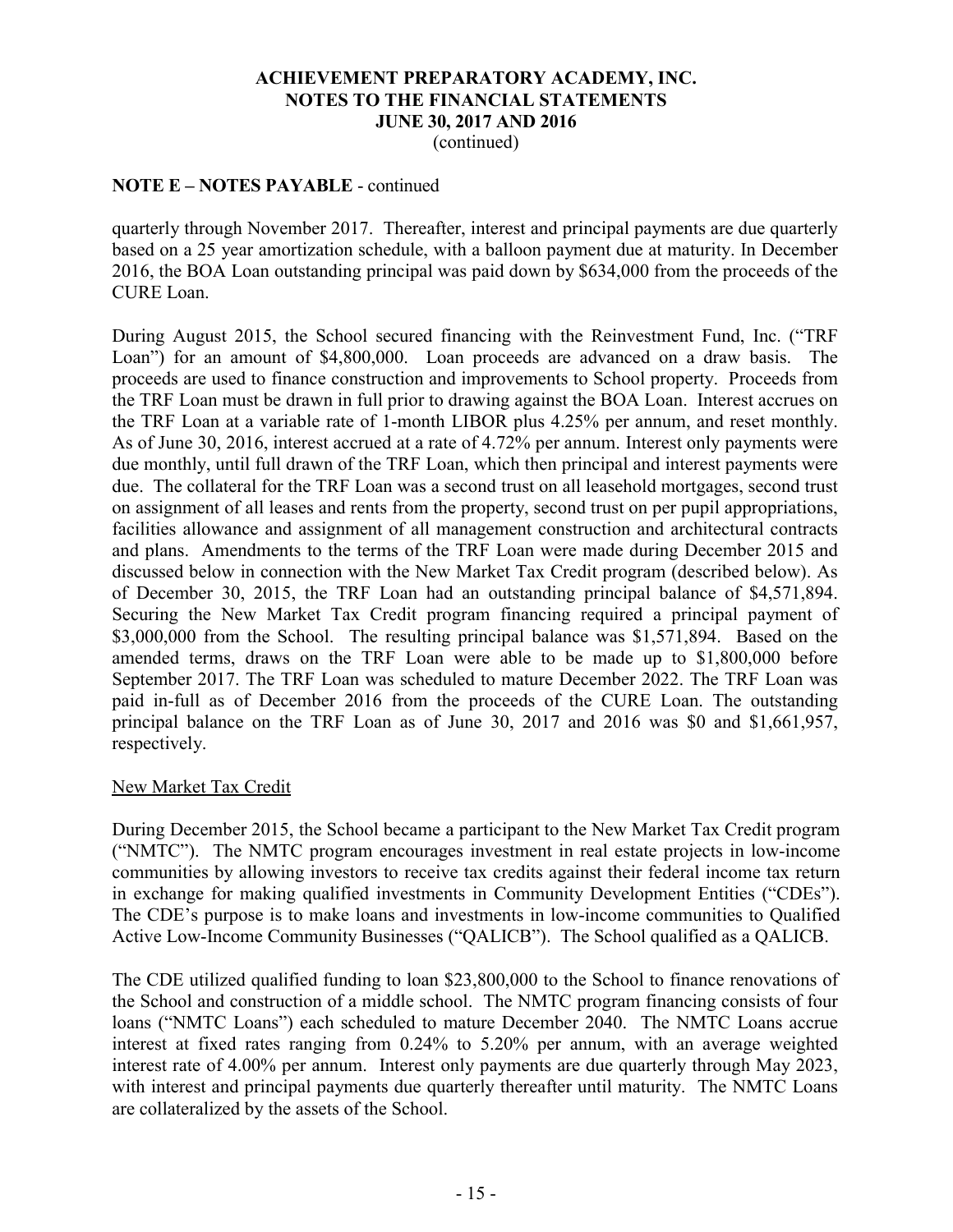(continued)

## **NOTE E – NOTES PAYABLE** - continued

During December 2016, an additional CDE was formed to provide additional qualified funding of \$7,744,480 to the School under the NMTC program to finance improvements to the middle and elementary school and retire previous debts as described above. The retirements of previous debts resulted in a loss of \$ 195,319. The additional financing consists of three loans ("NMTC Loans 2") of which \$1,872,111 is schedule to mature in December 2023, and the remainder are scheduled to mature December 2040. The NMTC Loans 2 accrue interest at fixed rates ranging form 5.00% to 5.48% per annum, with an average weighted interest rate of 5.20%. Interest only payments are due quarterly through May 2024, with interest and principle payments due quarterly thereafter until maturity. The NMTC loans 2 are collateralized by the assets of the School.

The aforementioned loan agreements contain certain restricted, financial, and nonfinancial covenants. In the opinion of management, the School has complied with the required covenants.

Long-term debt as of June 30, consisted of the following:

|                                        |               | 2017       |              | 2016       |  |  |
|----------------------------------------|---------------|------------|--------------|------------|--|--|
|                                        |               |            |              |            |  |  |
| <b>BOA Loan</b>                        | \$            | 4,059,194  | \$           | 4,772,485  |  |  |
| <b>OPCSFS Loan</b>                     |               |            |              | 2,000,000  |  |  |
| Building Hope Loan                     |               |            |              | 2,200,000  |  |  |
| TRF Loan                               |               |            |              | 1,661,957  |  |  |
| First City Capital 41 LLC QLICI A      |               | 7,145,015  |              | 7,145,015  |  |  |
| First City Capital 45 LLC QLICI A      |               | 9,905,000  |              | 9,905,000  |  |  |
| First City Capital 41 LLC QLICI B      |               | 2,654,985  |              | 2,654,985  |  |  |
| First City Capital 45 LLC QLICI B      |               | 4,095,000  |              | 4,095,000  |  |  |
| <b>CURE</b> Loan A-1                   |               | 3,180,205  |              |            |  |  |
| <b>CURE Loan A-2</b>                   |               | 1,872,111  |              |            |  |  |
| <b>CURE</b> Loan B                     |               | 2,692,164  |              |            |  |  |
|                                        | <sup>\$</sup> | 35,603,674 | $\mathbb{S}$ | 34,434,442 |  |  |
| Less: current installments             |               | (345, 827) |              | (3,617)    |  |  |
| Less: deferred financing costs, net of |               |            |              |            |  |  |
| accumulated amortization               |               | (973, 218) |              | (963, 880) |  |  |
|                                        | $\mathbb{S}$  | 34,284,629 | $\mathbb{S}$ | 33,466,945 |  |  |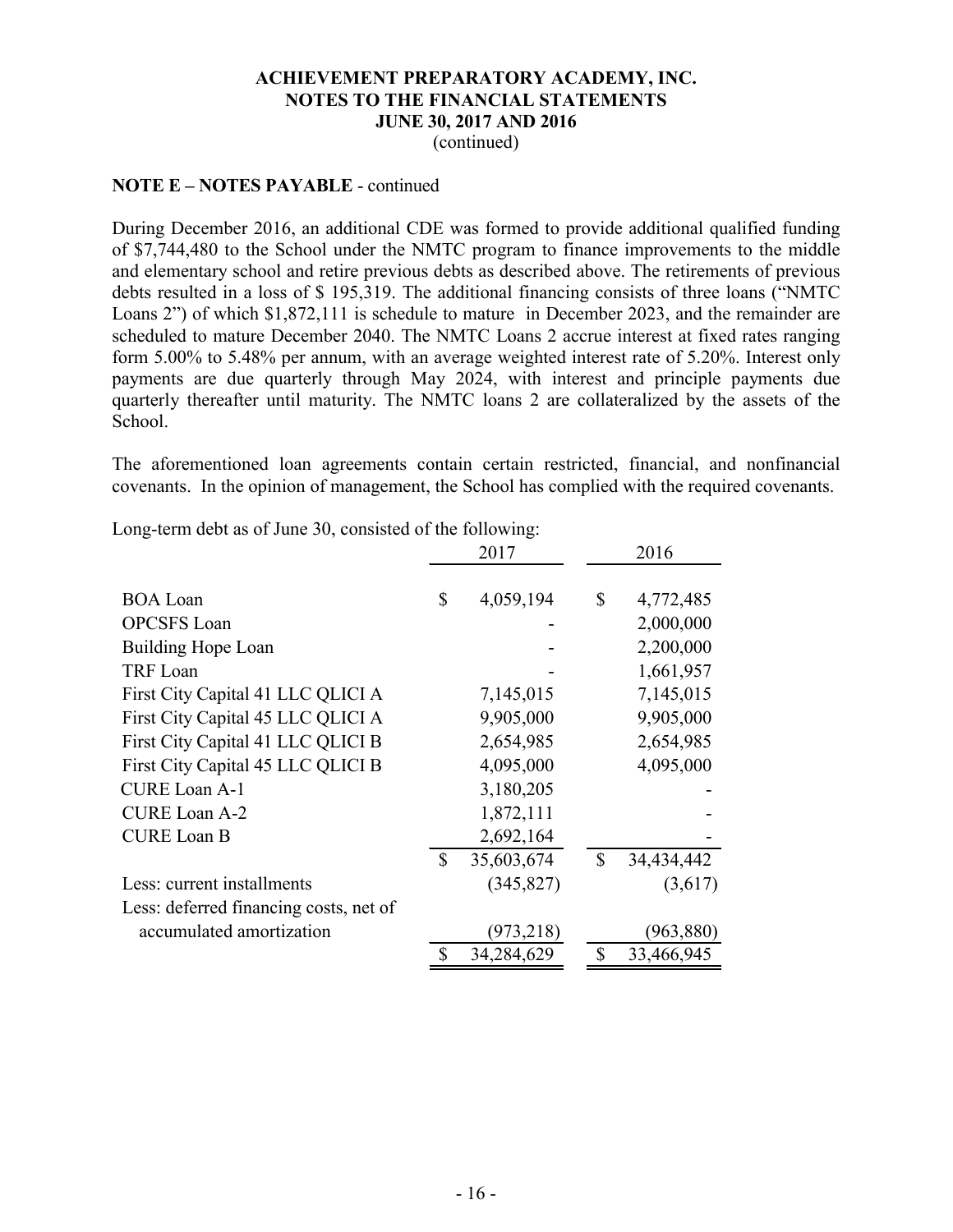(continued)

## **NOTE E – NOTES PAYABLE** - continued

In prior years, the School reported debt issuance costs as a deferred charge in the statement of financial position and amortization of such costs in the statement of activities as depreciation and amortization. To comply with new GAAP presentation requirements, in 2017 the School began reporting such costs as a direct deduction from the carrying amount of the related debt and reclassified prior year amounts, resulting in a reduction of total June 30, 2016 assets by \$963,880. The change did not affect net assets.

Similarly, the School now reports amortization of debt issuance costs as interest expense and reclassified 2016 amounts accordingly. As a result, reported interest expense in 2016 was increased (and depreciation and amortization decreased) by \$185,951, with no effect on the change in net assets. The amortization of debt issuance costs as interest expense for the year ended June 30, 2017, was \$186,495.

Deferred financing costs and accumulated amortization are as follows as of June 30:

|                                                           | 2017                    | 2016                    |
|-----------------------------------------------------------|-------------------------|-------------------------|
| Deferred financing costs<br>Less accumulated amortization | 1,230,681<br>(257, 463) | 1,149,831<br>(185, 951) |
|                                                           | 973.218                 | 963,880                 |

Interest of \$1,652,586 and \$760,288 was expensed for the years ended June 30, 2017 and 2016, respectively.

Aggregate annual maturities of the loans are as follows for the years ending June 30:

| 2018       | \$<br>345,827 |
|------------|---------------|
| 2019       | 439,419       |
| 2020       | 467,683       |
| 2021       | 497,766       |
| 2022       | 529,783       |
| Thereafter | 33, 323, 196  |
| Total      | 35,603,674    |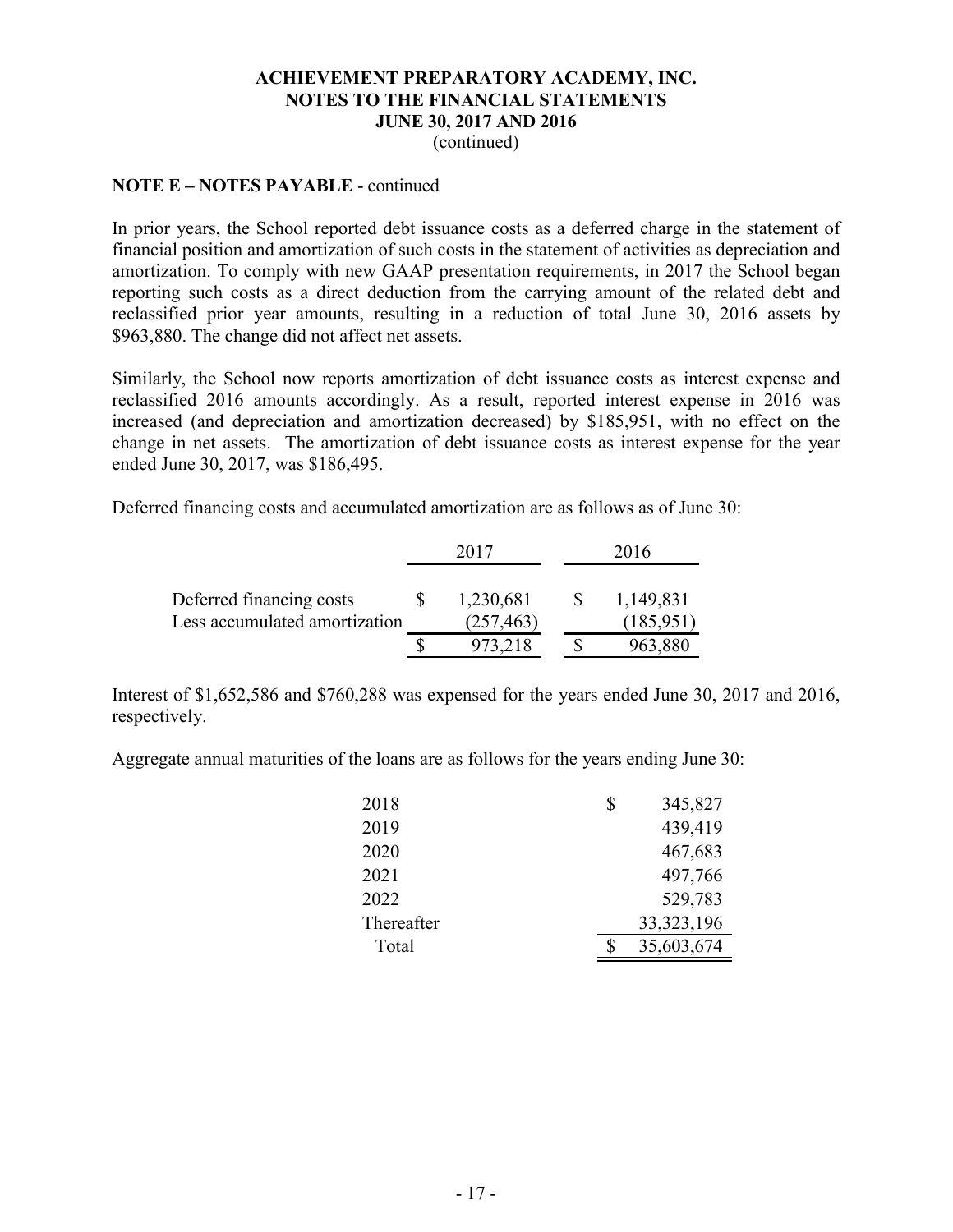(continued)

# **NOTE F – LEASE COMMITMENTS**

The School's lease agreement with the Charter School Incubator Initiative expired on June 30, 2015. There is no extension of this lease as the site now is under the School's ownership so the lease is only for the operating services, as described below, that Building Hope covered during the transition period from July 1, 2015 through December 31, 2015. In accordance with the terms of the lease, the School is required to pay a usage fee, or rent, determined with respect to the number of students enrolled. The total annual usage fee is equal to the number of students enrolled on each census date (every October) multiplied by the per pupil facilities allowance received by the School from the District of Columbia, less amounts withheld under the terms of the lease.

In August 2015, the School entered into a lease agreement with the District of Columbia to occupy Mississippi Road School premises. This agreement expired on June 30, 2016. The School was required to pay a monthly fee in the amount of \$20,148, and operating expense fee in the amount of \$4,614, during the year ended June 30, 2016.

In August 2015, the School entered into a ground lease agreement with the District of Columbia to lease the property at Wahler Place for a period of 30 years beginning August 1, 2015. The annual base rent is \$777,000 for the first year and will be increased by two percent on each anniversary thereafter. Rent will be abated for twelve consecutive calendar months for each one million dollars of expense incurred for construction, capital alteration and leasehold acquisition costs. Since construction, capital alteration and leasehold acquisitions costs were higher than the rent expense for the lease term, there is no rent expense recognized for the life of the lease.

Rent expense for the years ended June 30, 2017 and 2016 totaled \$0 and \$297,148, respectively.

# **NOTE G – MANAGEMENT AGREEMENT**

Effective July 1, 2016, the School entered into a management agreement with AppleTree Institute for Education Innovation ("AppleTree"). The agreement contracts AppleTree to fully manage and operate the early education program for pre-school and pre-kindergarten children under the School's charter. Management of the early education program includes operating, marketing, and staffing the program. The initial term of the agreement is effective for five years, and scheduled to terminate June 30, 2021. If adequate yearly progress has been achieved per evaluations, the term of the agreement may be automatically extended for an additional five-year period, unless either party gives notice of at least 120 days prior to expiration.

The School is responsible for all costs associated with operating the early education program. The School is to compensate AppleTree a management fee equal to the per-pupil funding the School receives for its enrolled pre-K3 and pre-K4 student population and other fees received specific to the early education program, such as special education, English language learners, at-risk population, and summer school revenue received. Management fees incurred under the agreement for the year ended June 30, 2017 was \$2,104,603.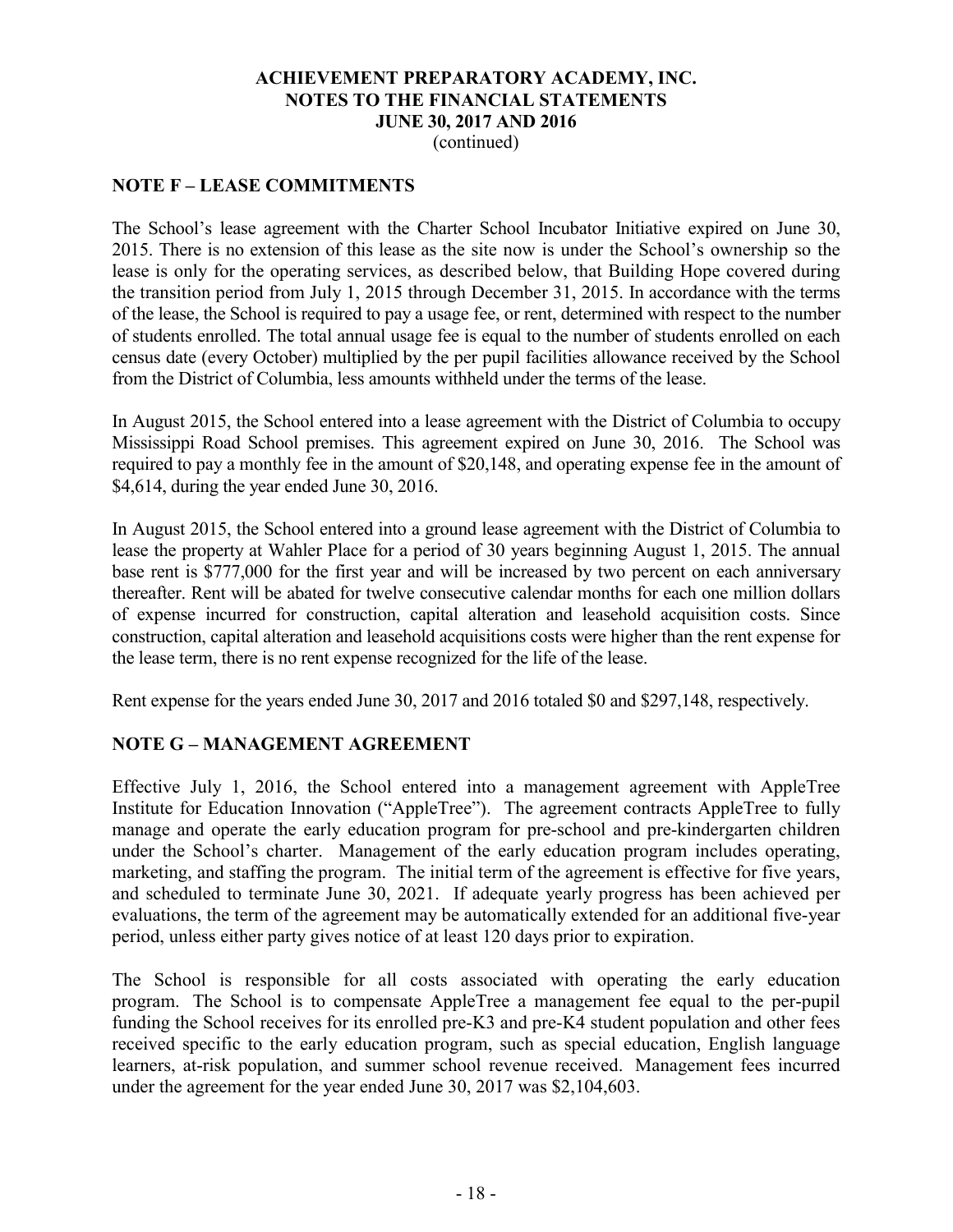### **NOTE H – COMMITMENTS AND CONTINGENT LIABILITIES**

The School receives revenue from government grants and contracts that are subject to inspection and audit by the appropriate funding agency. The purpose is to determine whether program funds were used in accordance with their respective guidelines and regulations. The potential exists for disallowance of previously funded program costs. The school is of the opinion that disallowance, if any, arising from such audits will not have a material effect on the financial statements. The School has no provisions for the possible disallowance of program costs on its financial statements.

# **NOTE I – CONCENTRATION OF RISK**

The School is supported primarily by local and federal appropriations and grants. For the years ended June 30, 2017 and 2016, 91% and 89%, respectively, of the total revenue was provided by one local government agency. Reduction of this source of support would have a significant impact on the School's programs and activities. Geographical area of clients served is Ward 8 of the District of Columbia. As of June 30, 2017 and 2016, the School had cash that exceeded federally insured limits by approximately \$7,200,000 and \$12,900,000, respectively. Management has evaluated the financial institutions and does not believe it is exposed to any significant credit risk.

# **NOTE J – PENSION PLAN**

The School sponsors a 401(K) Plan (the "Plan") for all employees who are at least 18 years of age. Eligible employees can become participants on the first day of the month following the completion of eligibility requirements. Employees may make elective deferral from their eligible earnings, up to the amount allowed by the Internal Revenue Service. The School matches the first three percent of a participant's compensation that is deferred as an elective deferral. For the years ended June 30, 2017 and 2016, pension expense totaled \$44,584 and \$28,476, respectively.

# **NOTE K** - **TEMPORARILY RESTRICTED NET ASSETS**

Temporarily restricted net assets at June 30, 2017 and 2016, totaled \$123,000 and \$123,000, respectively, and were designated for the purpose of transportation and scholarships for the students of the Septima Clark Public Charter School which closed in 2013.

# **NOTE L – SUBSEQUENT EVENTS**

Subsequent to the year end, Achievement Preparatory Academy, Inc. successfully changed its name to Achievement Preparatory Academy Public Charter School by filing articles of amendment with the D.C. Department of Consumer and regulatory Affairs Corporations Division.

In preparing these financial statements, the School has evaluated events and transactions for potential recognition or disclosure through October 23, 2017, the date the School's financial statements were available to be issued. Management has determined that, except as noted above, there are no subsequent events that require disclosure pursuant to the subsequent event topic.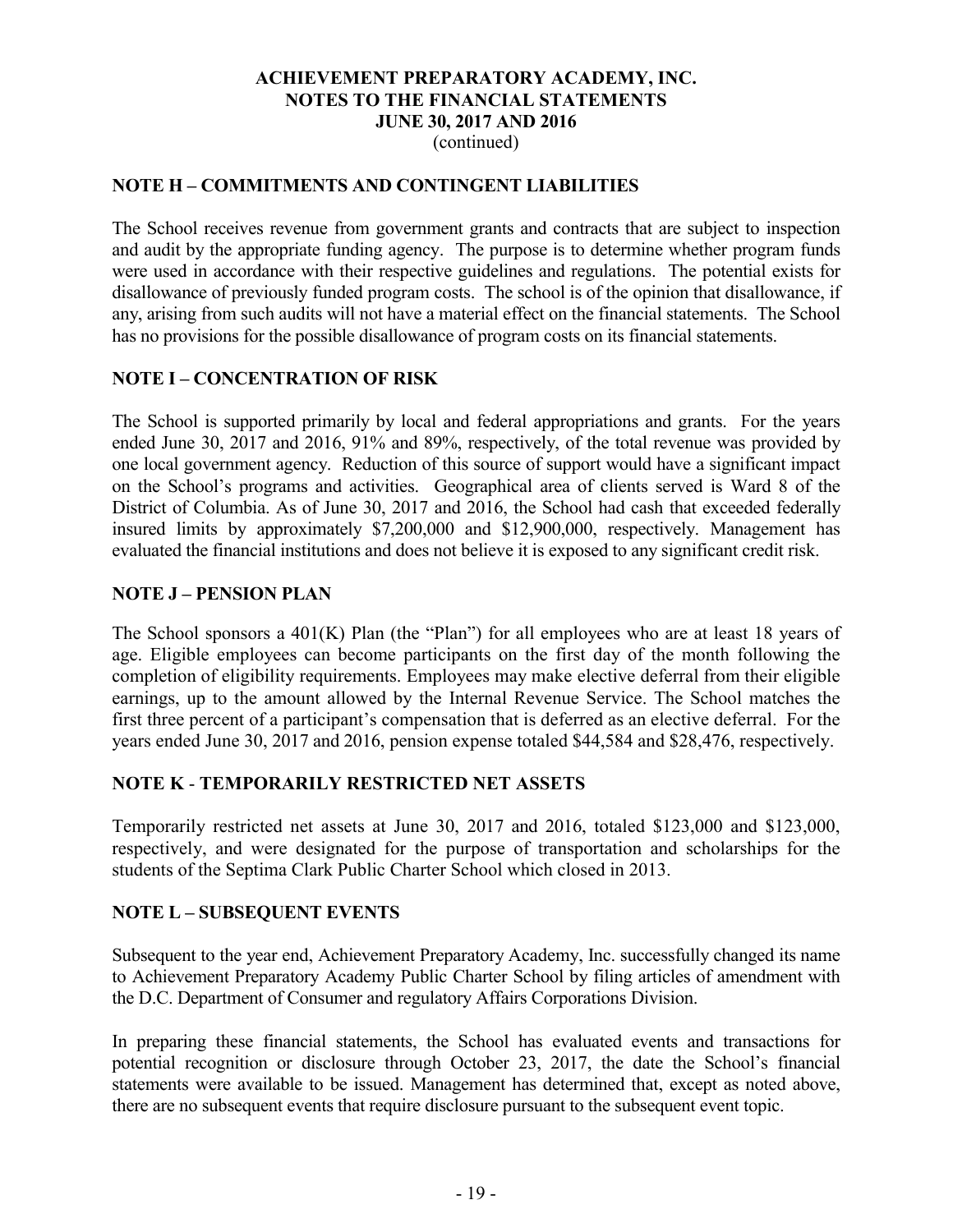

1730 Rhode Island Avenue, NW Suite 800 Washington, DC 20036 (202) 296-3306 Fax: (202) 296-0059

# **Independent Auditor's Report on Internal Control over Financial Reporting and on Compliance and Other Matters Based on an Audit of Financial Statements Performed In Accordance with** *Government Auditing Standards*

The Board of Trustees Achievement Preparatory Academy, Inc. Washington, DC

We have audited, in accordance with the auditing standards generally accepted in the United States of America and the standards applicable to financial audits contained in the *Government Auditing Standards* issued by the Comptroller General of the United States, the financial statements of Achievement Preparatory Academy, Inc., (a nonprofit organization), (the "School"), which comprise the statement of financial position as of June 30, 2017, and the related statements of activities, functional expenses, and cash flows, for the year then ended, and the related notes to the financial statements, and have issued our report thereon dated October 23, 2017.

# **Internal Control Over Financial Reporting**

In planning and performing our audit of the financial statements, we considered the School's internal control over financial reporting (internal control) to determine the audit procedures that are appropriate in the circumstances for the purpose of expressing our opinion on the financial statements, but not for the purpose of expressing an opinion on the effectiveness of the School's internal control. Accordingly, we do not express an opinion on the effectiveness of the School's internal control.

A *deficiency in internal control* exists when the design or operation of a control does not allow management or employees, in the normal course of performing their assigned functions, to prevent, or detect and correct, misstatements on a timely basis. A *material weakness* is a deficiency, or a combination of deficiencies, in internal control, such that there is a reasonable possibility that a material misstatement of the entity's financial statements will not be prevented, or detected and corrected on a timely basis. A *significant deficiency* is a deficiency, or a combination of deficiencies, in internal control that is less severe than a material weakness, yet important enough to merit attention by those charged with governance.

Our consideration of internal control was for the limited purpose described in the first paragraph of this section and was not designed to identify all deficiencies in internal control that might be material weaknesses or significant deficiencies. Given these limitations, during our audit we did not identify any deficiencies in internal control that we consider to be material weaknesses. However, material weaknesses may exist that have not been identified.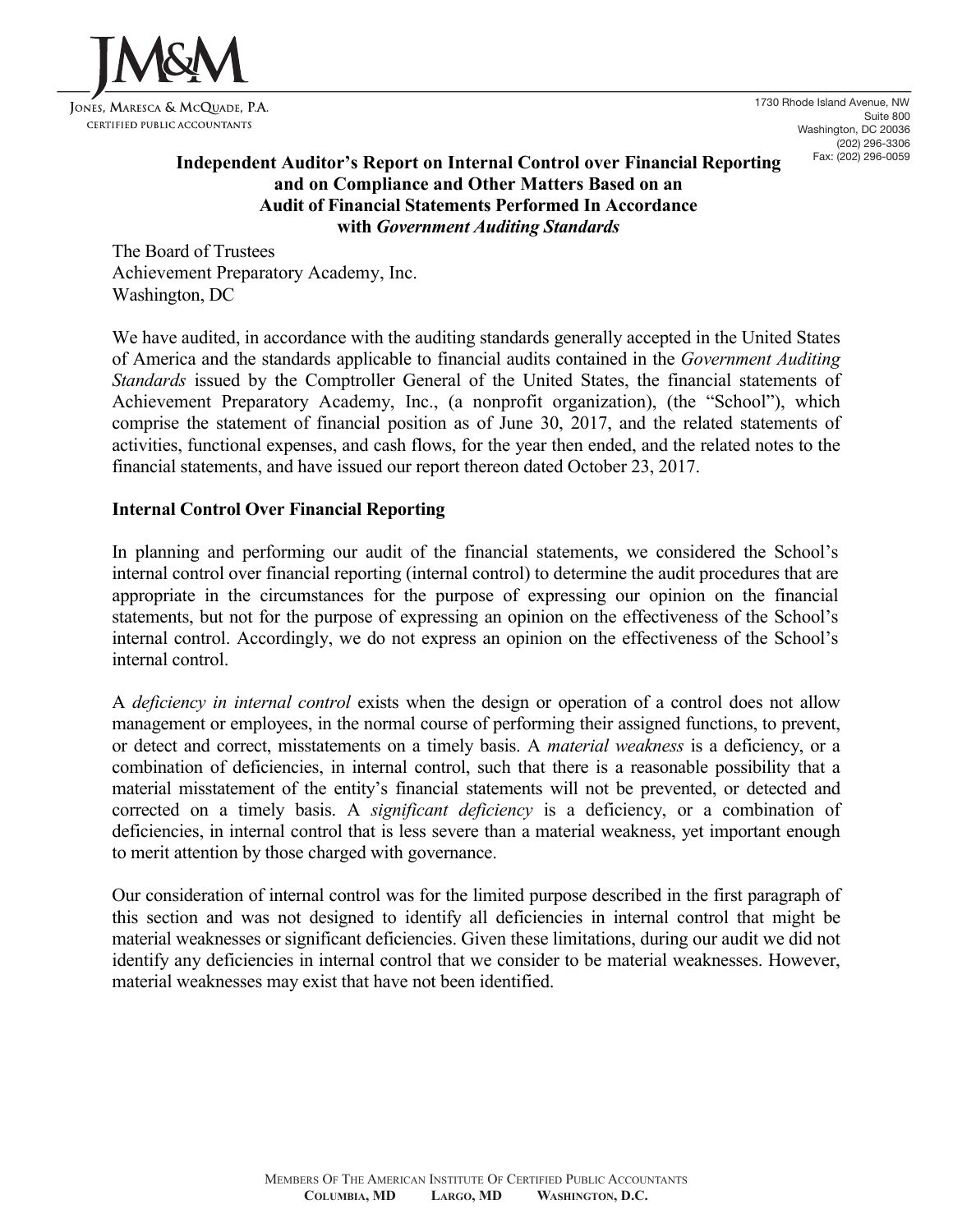# **Compliance and Other Matters**

As part of obtaining reasonable assurance about whether the School's financial statements are free from material misstatement, we performed tests of its compliance with certain provisions of laws, regulations, contracts, and grant agreements, noncompliance with which could have a direct and material effect on the determination of financial statement amounts. However, providing an opinion on compliance with those provisions was not an objective of our audit, and accordingly, we do not express such an opinion. The results of our tests disclosed no instances of noncompliance or other matters that are required to be reported under *Government Auditing Standards*.

# **Purpose of this Report**

The purpose of this report is solely to describe the scope of our testing of internal control and compliance and the results of that testing, and not to provide an opinion on the effectiveness of the School's internal control or on compliance. This report is an integral part of an audit performed in accordance with *Government Auditing Standards* in considering the School's internal control and compliance. Accordingly, this communication is not suitable for any other purpose.

Jam Marma & Mc Quade PA

Washington, DC October 23, 2017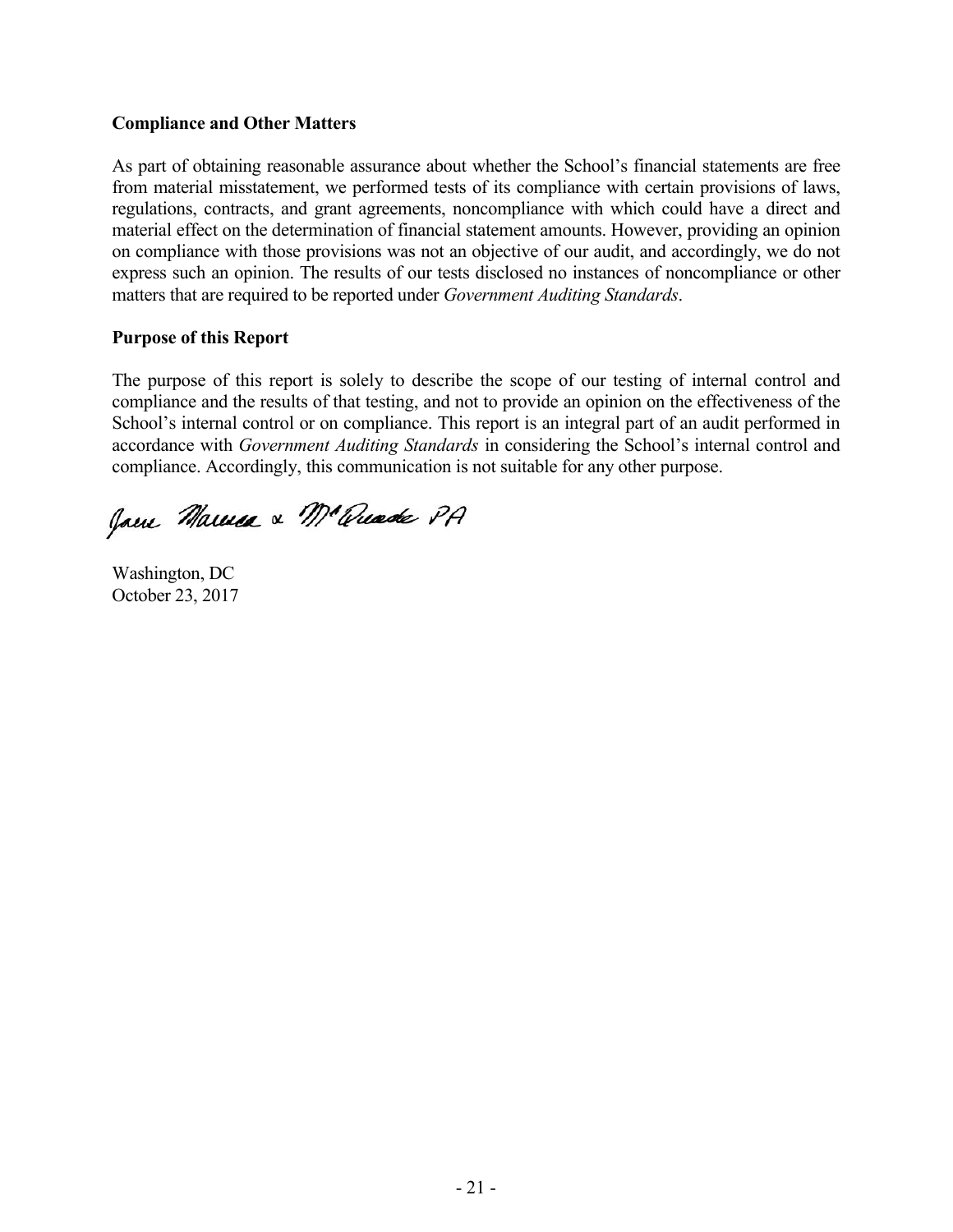

1730 Rhode Island Avenue, NW Suite 800 Washington, DC 20036 (202) 296-3306 Fax: (202) 296-0059

# **Independent Auditor's Report on Compliance for Each Major Program and on Internal Control over Compliance Required by the Uniform Guidance**

The Board of Trustees of Achievement Preparatory Academy, Inc. Washington, DC

# **Report on Compliance for Each Major Federal Program**

We have audited Achievement Preparatory Academy, Inc.'s (the "School") compliance with the types of compliance requirements described in the *OMB Compliance Supplement* that could have a direct and material effect on each of the School's major federal programs for the year ended June 30, 2017. The School's major federal programs are identified in the summary of auditor's results section of the accompanying schedule of findings and questioned costs.

# **Management's Responsibility**

Management is responsible for compliance with the federal statutes, regulations, contracts, and the terms and conditions of its federal awards applicable to its federal programs.

### **Auditor's Responsibility**

Our responsibility is to express an opinion on compliance for each of the School's major federal programs based on our audit of the types of compliance requirements referred to above. We conducted our audit of compliance in accordance with auditing standards generally accepted in the United States of America; the standards applicable to financial audits contained in *Government Auditing Standards*, issued by the Comptroller General of the United States; and the audit requirements of Title 2 U.S. *Code of Federal Regulations* Part 200, *Uniform Administrative Requirements, Cost Principles, and Audit Requirements for Federal Awards* (Uniform Guidance). Those standards and the Uniform Guidance require that we plan and perform the audit to obtain reasonable assurance about whether noncompliance with the types of compliance requirements referred to above that could have a direct and material effect on a major federal program occurred. An audit includes examining, on a test basis, evidence about the School's compliance with those requirements and performing such other procedures as we considered necessary in the circumstances.

We believe that our audit provides a reasonable basis for our opinion on compliance for each major federal program. However, our audit does not provide a legal determination of the School's compliance.

# **Opinion on Each Major Federal Program**

In our opinion, Achievement Preparatory Academy, Inc. complied, in all material respects, with the types of compliance requirements referred to above that could have a direct and material effect on each of its major federal programs for the year ended June 30, 2017.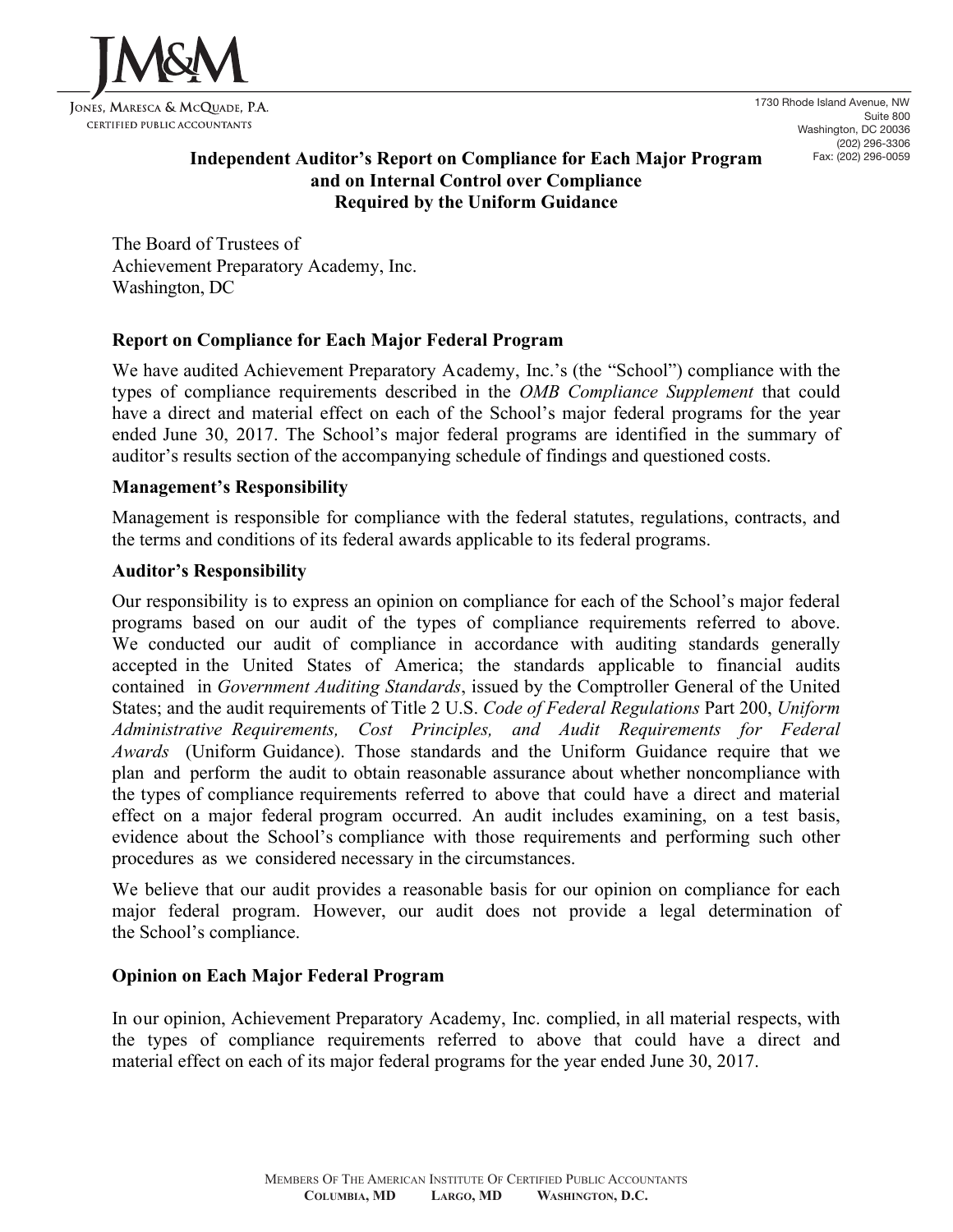# **Report on Internal Control Over Compliance**

Management of the School is responsible for establishing and maintaining effective internal control over compliance with the types of compliance requirements referred to above. In planning and performing our audit of compliance, we considered the School's internal control over compliance with the types of requirements that could have a direct and material effect on each major federal program to determine the auditing procedures that are appropriate in the circumstances for the purpose of expressing an opinion on compliance for each major federal program and to test and report on internal control over compliance in accordance with the Uniform Guidance, but not for the purpose of expressing an opinion on the effectiveness of internal control over compliance. Accordingly, we do not express an opinion on the effectiveness of the School's internal control over compliance.

A *deficiency in internal control over compliance* exists when the design or operation of a control over compliance does not allow management or employees, in the normal course of performing their assigned functions, to prevent, or detect and correct, noncompliance with a type of compliance requirement of a federal program on a timely basis. A *material weakness in internal control over compliance* is a deficiency, or combination of deficiencies, in internal control over compliance, such that there is a reasonable possibility that material noncompliance with a type of compliance requirement of a federal program will not be prevented, or detected and corrected, on a timely basis. A *significant deficiency in internal control over compliance* is a deficiency, or a combination of deficiencies, in internal control over compliance with a type of compliance requirement of a federal program that is less severe than a material weakness in internal control over compliance, yet important enough to merit attention by those charged with governance.

Our consideration of internal control over compliance was for the limited purpose described in the first paragraph of this section and was not designed to identify all deficiencies in internal control over compliance that might be material weaknesses or significant deficiencies. We did not identify any deficiencies in internal control over compliance that we consider to be material weaknesses. However, material weaknesses may exist that have not been identified.

The purpose of this report on internal control over compliance is solely to describe the scope of our testing of internal control over compliance and the results of that testing based on the requirements of the Uniform Guidance. Accordingly, this report is not suitable for any other purpose.

Jam Marcia & Mc Quade PA

Washington, DC October 23, 2017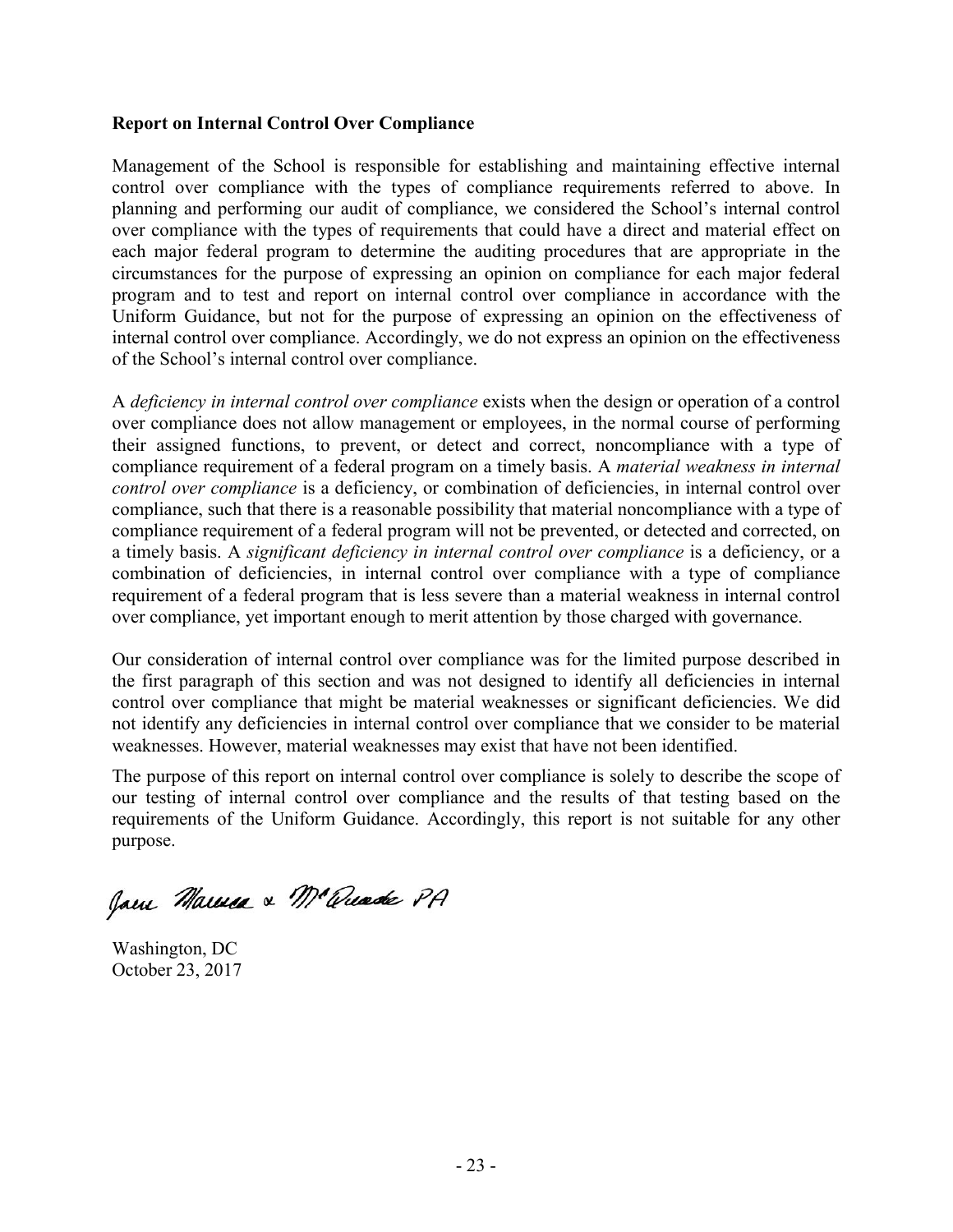#### **YEAR ENDED JUNE 30, 2017 ACHIEVEMENT PREPARATORY ACADEMY, INC. SCHEDULE OF EXPENDITURES OF FEDERAL AWARDS**

| <b>Federal Grantor/Pass-through Grantor/</b><br><b>Program or Cluster Title</b> | <b>Federal CFDA</b><br><b>Number</b> | <b>Grant Identification</b><br><b>Number</b> | Federal<br><b>Expenditures</b> |           |  |
|---------------------------------------------------------------------------------|--------------------------------------|----------------------------------------------|--------------------------------|-----------|--|
| <b>U.S. Department of Education</b>                                             |                                      |                                              |                                |           |  |
| Pass Through from District of Columbia Office of the                            |                                      |                                              |                                |           |  |
| <b>State Superintendent of Education (OSSE)</b>                                 |                                      |                                              |                                |           |  |
| Title I Grants to Local Educational Agencies                                    | 84.010                               | 62010A, 72010A                               | \$                             | 436,007   |  |
| <b>Improving Teacher Quality State Grants</b>                                   | 84.367                               | 62367A, 72367A                               |                                | 100,264   |  |
| Special Education - Grants to States                                            | 84.027                               | 72027A                                       |                                | 174,649   |  |
| Education for Homeless Children and Youth                                       | 84.196                               |                                              |                                | 12,110    |  |
| <b>Total U.S. Department of Education</b>                                       |                                      |                                              |                                | 723,030   |  |
| U.S. Department of Agriculture - Food and Nutrition Service                     |                                      |                                              |                                |           |  |
| Pass Through from District of Columbia Office of the                            |                                      |                                              |                                |           |  |
| <b>State Superintendent of Education (OSSE)</b>                                 |                                      |                                              |                                |           |  |
| Fresh Fruit and Vegetable Program                                               | 10.582                               |                                              |                                | 26,320    |  |
| <b>Child Nutrition Cluster</b>                                                  |                                      |                                              |                                |           |  |
| NSLP Equipment Assistance Grant Phase 16                                        | 10.XXX                               | <b>EQNSLC</b>                                |                                | 3,513     |  |
| School Breakfast Program                                                        | 10.553                               |                                              |                                | 173,592   |  |
| National School Lunch Program                                                   | 10.555                               |                                              |                                | 295,576   |  |
| <b>Total U.S. Department of Agriculture</b>                                     |                                      |                                              |                                | 499,001   |  |
| <b>TOTAL EXPENDITURES OF FEDERAL AWARDS</b>                                     |                                      |                                              |                                | 1,222,031 |  |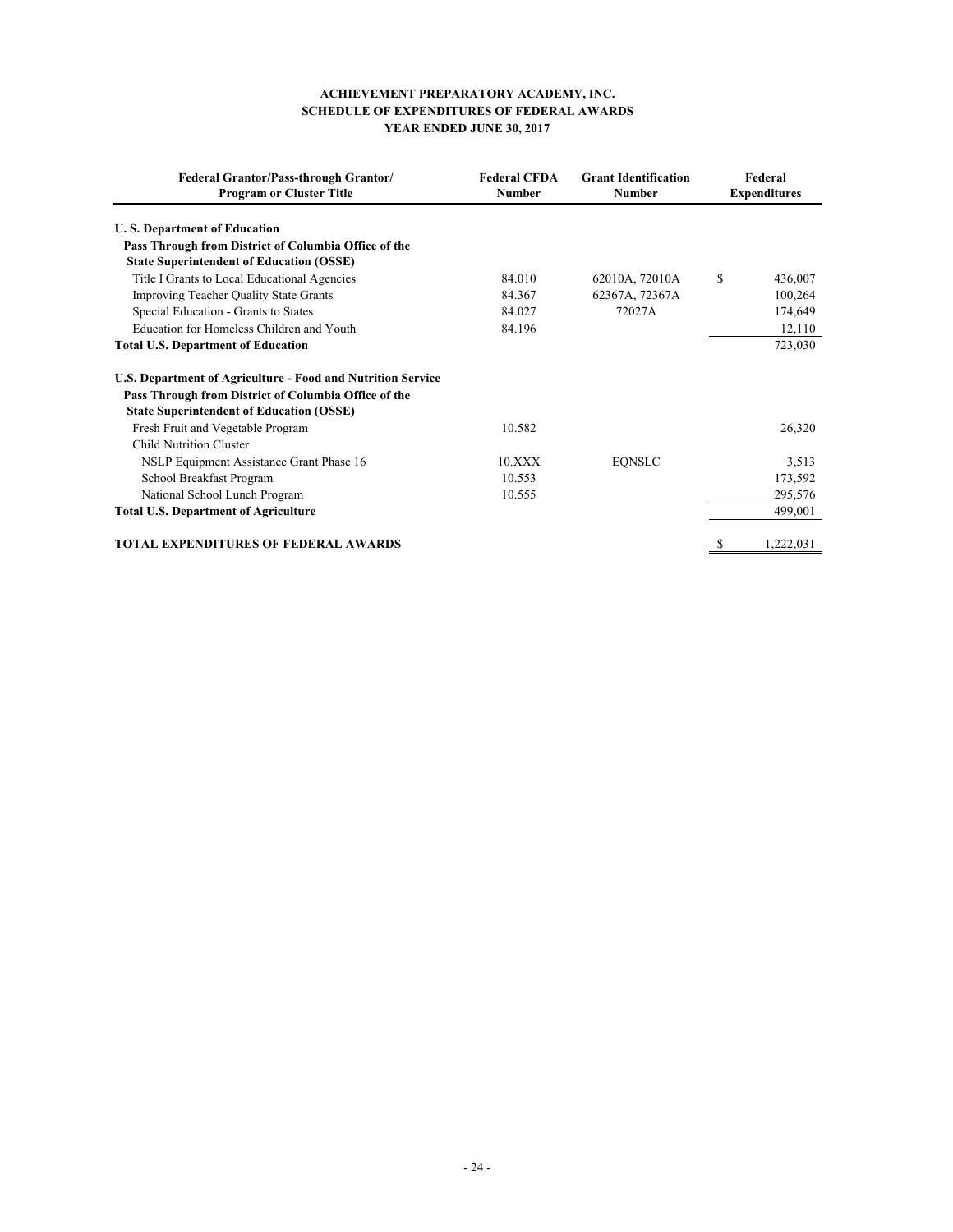# **ACHIEVEMENT PREPARATORY ACADEMY, INC. NOTES TO THE SCHEDULE OF EXPENDITURES OF FEDERAL AWARDS JUNE 30, 2017 AND 2016**

# **NOTE A – BASIS OF PRESENTATION**

The accompanying Schedule of Expenditures of Federal Awards (the "Schedule") includes the federal grant activity of the School under programs of the federal government for the year ended June 30, 2016. The information in the Schedule is presented in accordance with the requirements of Title 2 U.S. Code of Federal Regulations Part 200, *Uniform Administrative Requirements, Cost Principles, and Audit Requirements for Federal Awards* ("Uniform Guidance"). Therefore some amounts presented in this schedule may differ from amounts presented in, or used in, the preparation of the financial statements.

# **NOTE B – SUMMARY OF SIGNIFICANT ACCOUNTING POLICIES**

Expenditures reported in the Schedule are reported on the accrual basis of accounting. Such expenditures are recognized following the cost principles contained in the Uniform Guidance, wherein, certain types of expenses are not allowable or are limited as to reimbursement. The School elected not to use the 10 percent de minimus indirect cost rate. Pass through programs, agencies, and entity identifying numbers are presented where available.

# **NOTE C – RECONCILIATION TO THE FINANCIAL STATEMENTS**

Expenditures per the Schedule exclude \$21,771 of federal funds provided under the Federal Communications Commission E-Rate program, which are reported as federal entitlements and grant revenue in the statement of activities. Funding under the E-Rate program is considered to be federal funds, however, does not qualify as direct financial support, and therefore, is exempt form Federal Audit requirements.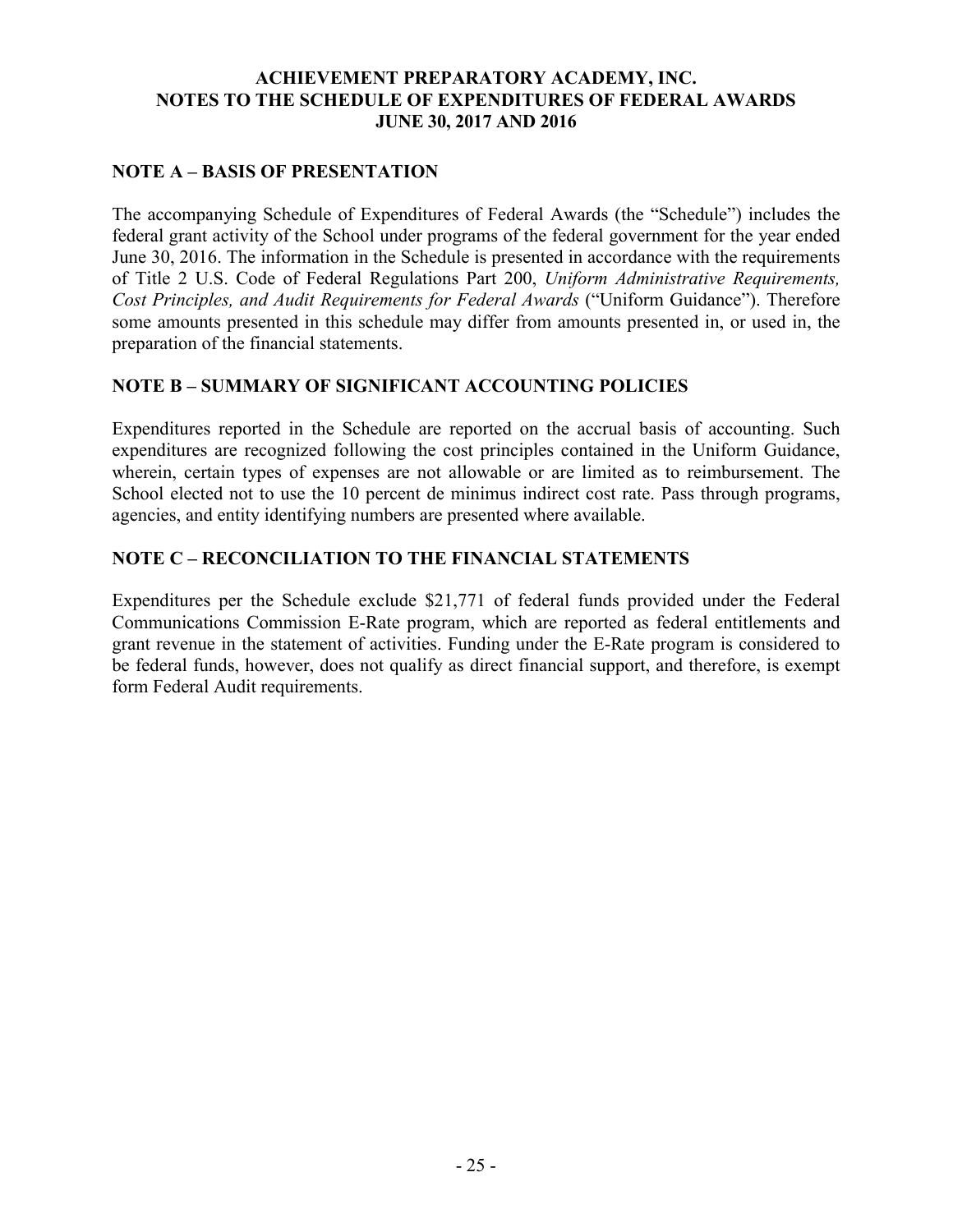# **ACHIEVEMENT PREPARATORY ACADEMY, INC. SCHEDULE OF FINDINGS AND QUESTIONED COSTS JUNE 30, 2017 AND 2016**

# **SECTION I - SUMMARY OF AUDITOR'S RESULTS**

# *Financial Statements*

| Type of report issued on the financial statements                                                                        | Unmodified                                                  |
|--------------------------------------------------------------------------------------------------------------------------|-------------------------------------------------------------|
| Internal control over financial reporting:                                                                               |                                                             |
| Material weakness identified?<br>Significant deficiencies<br>Noncompliance material to financial statements noted?       | No<br>None reported<br>N <sub>o</sub>                       |
| <b>Federal Awards</b>                                                                                                    |                                                             |
| Type of auditor's report issued on compliance for<br>major programs:                                                     | Unmodified                                                  |
| Internal control over major programs:                                                                                    |                                                             |
| Material weakness identified?<br>Significant deficiencies identified that are not<br>considered to be material weakness? | No<br>N <sub>o</sub>                                        |
|                                                                                                                          |                                                             |
| Any audit findings disclosed that are required to be<br>reported in accordance with 2 CFR Section 200.516(a)?            | None reported                                               |
| <b>Major programs</b>                                                                                                    |                                                             |
| Name of Federal Program:<br><b>CFDA Number:</b>                                                                          | <b>Child Nutrition Cluster</b><br>10.553, 10.555 and 10.XXX |
| Dollar threshold used to distinguish between<br>type A and type B programs:                                              | \$750,000                                                   |
| Auditee qualified as low-risk auditee?                                                                                   | Yes                                                         |